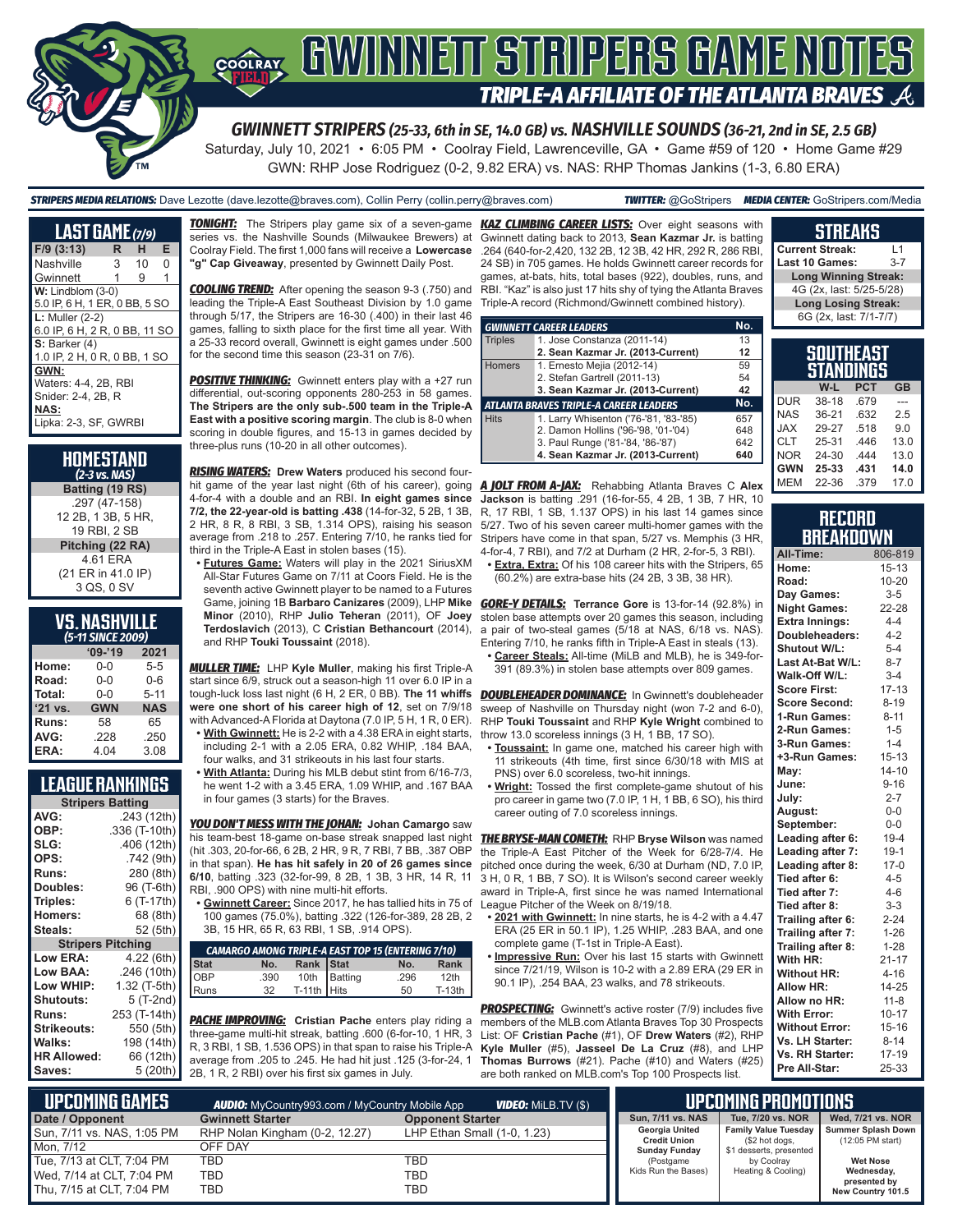

**ETC.**

#### *SATURDAY, JULY 10, 2021 VS. NASHVILLE*

|                                                                                                                                                                               |                                                                 | <b>MANAGER MATT TUIASOSOPO</b>                           |              |              |                         |                      | VS.2021 OPPONENTS                       |                  |                                                   |                                           |                                                                          |                          |                                      |                         |
|-------------------------------------------------------------------------------------------------------------------------------------------------------------------------------|-----------------------------------------------------------------|----------------------------------------------------------|--------------|--------------|-------------------------|----------------------|-----------------------------------------|------------------|---------------------------------------------------|-------------------------------------------|--------------------------------------------------------------------------|--------------------------|--------------------------------------|-------------------------|
| Matt Tuiasosopo is in his first season as Gwinnett manager and his third season                                                                                               |                                                                 |                                                          |              |              |                         |                      |                                         | Home             | Road                                              | Total                                     |                                                                          | Home                     | <b>Road</b>                          | <b>Total</b>            |
| as a coach in the Atlanta Braves organization in 2021. He was named the seventh                                                                                               |                                                                 |                                                          |              |              |                         |                      | <b>CHA</b>                              | $-$              | $5 - 1$                                           | $5 - 1$                                   | COL                                                                      | $\overline{\phantom{a}}$ | $\overline{a}$                       | $\cdots$                |
| manager in team history on 3/30/21. Tuiasosopo is both the youngest manager in<br>team history (turned 35 on 5/10) and the first former Gwinnett player to manage the         |                                                                 |                                                          |              |              |                         |                      | <b>DUR</b>                              | $---$            | $1 - 5$                                           | $1 - 5$                                   | LOU                                                                      | 4-2                      | $\overline{a}$                       | $4 - 2$                 |
| club (hit .221 with 19 HR, 73 RBI in 178 games from 2016-17).                                                                                                                 |                                                                 |                                                          |              |              |                         |                      | <b>JAX</b><br><b>MEM</b>                | $1 - 5$<br>$5-1$ | $\overline{\phantom{a}}$<br>$3 - 3$               | $1 - 5$<br>$8 - 4$                        | <b>MW DIV</b>                                                            | $4 - 2$                  | $0-0$                                | $4 - 2$                 |
|                                                                                                                                                                               |                                                                 |                                                          |              |              |                         |                      | <b>NAS</b>                              | $5 - 5$          | $0 - 6$                                           | $5 - 11$                                  |                                                                          |                          |                                      |                         |
| Tuiasosopo made his managerial debut in 2019 with Class-A Rome, leading the club                                                                                              |                                                                 |                                                          |              |              |                         |                      | <b>NOR</b>                              | ---              | $1 - 5$                                           | $1 - 5$                                   |                                                                          |                          |                                      |                         |
| to a 65-74 record and earning Atlanta's Bobby Cox Award for minor league manager<br>of the year. He was set to return to Rome in 2020, but was reassigned to the Braves       |                                                                 |                                                          |              |              |                         |                      | <b>SE DIV</b>                           | $11 - 11$        | $10 - 20$                                         | $21 - 31$                                 |                                                                          |                          |                                      |                         |
| Alternate Site at Coolray Field once the MiLB season was canceled.                                                                                                            |                                                                 |                                                          |              |              |                         |                      |                                         |                  |                                                   |                                           |                                                                          |                          |                                      |                         |
|                                                                                                                                                                               |                                                                 |                                                          |              |              |                         |                      |                                         |                  |                                                   |                                           | <b>LAST AT-BAT WINS (8)</b>                                              |                          |                                      |                         |
| Tuiasosopo's Managerial Career<br>With Gwinnett (1 Season):                                                                                                                   |                                                                 | Games<br>58                                              |              | W-L<br>25-33 | <b>PCT</b><br>.431      | <b>Playoffs</b><br>0 |                                         |                  |                                                   |                                           | The Stripers are 8-7 (.533) in games decided in the last at-bat in 2021. |                          |                                      |                         |
| MiLB Career (2 Seasons):                                                                                                                                                      |                                                                 | 197                                                      |              | 90-107       | .457                    | 0                    | Date/Opponent                           |                  |                                                   | <b>Score</b>                              | <b>Game-Winning Play</b>                                                 |                          |                                      |                         |
|                                                                                                                                                                               |                                                                 |                                                          |              |              |                         |                      | 5/4 at Charlotte<br>5/9 at Charlotte    |                  |                                                   | 10-9 (12th)<br>12-9 (10th)                | Almonte scores on E4 (Reynolds)<br>Camargo RBI single                    |                          |                                      |                         |
|                                                                                                                                                                               | All staff bios available in the 2021 Stripers Media Guide       |                                                          |              |              |                         |                      | 5/14 vs. Louisville                     |                  |                                                   | $2-1$ (8th)                               | Arcia solo HR                                                            |                          |                                      |                         |
|                                                                                                                                                                               |                                                                 |                                                          |              |              |                         |                      | 5/16 vs. Louisville<br>5/25 vs. Memphis |                  |                                                   | 5-4 (9th)*<br>$2-1$ (9th)*                | Arcia walk-off solo HR<br>Kazmar walk-off single                         |                          |                                      |                         |
| Player/Coach                                                                                                                                                                  | <b>EJECTIONS</b> <sup>(2)</sup><br>Date/Inning<br><b>Umpire</b> |                                                          |              |              |                         | 6/9-G2 at Memphis    |                                         |                  | $3-1$ (8th)                                       | Waters RBI single                         |                                                                          |                          |                                      |                         |
| <b>Ryan Goins</b>                                                                                                                                                             |                                                                 | 5/25 vs. MEM, 7th Inning                                 |              |              | <b>HP Clint Vondrak</b> |                      | 6/18 vs. Nashville                      |                  |                                                   | 8-7 (10th)*                               | Arcia scores on E4 (Hiura on Lucroy FC)                                  |                          |                                      |                         |
| <b>MGR Matt Tuiasosopo</b>                                                                                                                                                    |                                                                 | 6/3 vs. JAX, 8th Inning                                  |              |              | <b>HP Alex Tosi</b>     |                      | 6/30 at Durham                          |                  |                                                   | $2-1$ (9th)                               | Pache RBI single                                                         |                          |                                      |                         |
|                                                                                                                                                                               |                                                                 |                                                          |              |              |                         |                      |                                         |                  |                                                   |                                           |                                                                          |                          |                                      | *Denotes "walk-off" win |
|                                                                                                                                                                               |                                                                 |                                                          |              |              |                         |                      |                                         |                  |                                                   |                                           |                                                                          |                          |                                      |                         |
| <b>TEAM DEFENSE (4TH IN TRIPLE-A EAST)</b><br><b>PCT</b><br>G<br><b>TC</b><br>PO<br>E<br><b>DP</b><br><b>TP</b>                                                               |                                                                 |                                                          |              |              |                         |                      |                                         | Pitchers (29)    |                                                   | <b>GWINNETT PLAYERS USED (52 IN 2021)</b> |                                                                          | Position (23)            |                                      |                         |
| .983<br>58                                                                                                                                                                    | 2060                                                            | 1498                                                     | A<br>528     | 34           | 58                      | $\mathbf{1}$         | Arano, Victor                           |                  | Kingham, Nolan                                    |                                           | Almonte, Abraham                                                         |                          | Lucroy, Jonathan                     |                         |
| Catchers                                                                                                                                                                      | <b>SB</b>                                                       | <b>CS</b>                                                | <b>ATT</b>   | <b>PCT</b>   | <b>PB</b>               | W-L                  | Biddle, Jesse                           |                  | Lee, Dylan                                        |                                           | Arcia, Orlando                                                           |                          | Martinez, Carlos                     |                         |
| Casteel, Ryan                                                                                                                                                                 | $\mathbf{1}$                                                    | 0                                                        | $\mathbf{1}$ | .000         | $\mathbf{1}$            | $1 - 1$              | Bradford, Chasen<br>Burrows, Thomas     |                  | Lopez, Yoan<br>Martin, Chris                      |                                           | Brugman, Jaycob<br>Camargo, Johan                                        |                          | Morales, Jonathan<br>Pache, Cristian |                         |
| Contreras, William                                                                                                                                                            | 0                                                               | 0                                                        | $\mathbf 0$  | .000         | $\mathbf{1}$            | $1 - 0$              | Chavez, Jesse                           |                  | Muller, Kyle                                      |                                           | Casteel, Ryan                                                            |                          | Sanchez, Yolmer                      |                         |
| Jackson, Alex                                                                                                                                                                 | 5                                                               | 4                                                        | 9            | .444         | $\mathbf{1}$            | $6-9$                | Davidson, Tucker                        |                  | Newcomb, Sean                                     |                                           | Contreras, William                                                       |                          | Snider, Travis                       |                         |
| Lucroy, Jonathan                                                                                                                                                              | 18                                                              | 5                                                        | 23           | .217         | 1                       | $8 - 15$             | De La Cruz, Jasseel                     |                  | Roark, Tanner                                     |                                           | Demeritte, Travis                                                        |                          | Unroe, Riley                         |                         |
| Martinez, Carlos<br>Morales, Jonathan                                                                                                                                         | 3<br>10                                                         | $\mathbf 0$<br>3                                         | 3<br>13      | .000<br>.231 | $\mathbf{1}$<br>1       | $2 - 1$<br>$7 - 7$   | Edwards Jr., Carl<br>Flaa, Jay          |                  | Rodriguez, Jose<br>Santana, Edgar                 |                                           | Ervin, Phillip<br>Goins, Ryan                                            |                          | Waters, Drew                         |                         |
| Total:                                                                                                                                                                        | 37                                                              | 12                                                       | 49           | .245         | $\overline{6}$          | 25-33                | Greene, Shane                           |                  | Tice, Ty                                          |                                           | Gore, Terrance                                                           |                          |                                      |                         |
|                                                                                                                                                                               |                                                                 |                                                          |              |              |                         |                      | Hernandez, Daysbel<br>Horacek, Mitch    |                  | Toussaint, Touki                                  |                                           | Heredia, Guillermo                                                       |                          |                                      |                         |
| Outfield Assists (13):                                                                                                                                                        |                                                                 | Waters (5), Ervin (3), Sanchez (2), Almonte (1),         |              |              |                         |                      | Johnstone, Connor                       |                  | Webb, Jacob<br>Wilson, Bryse                      |                                           | Inciarte, Ender<br>Jackson, Alex                                         |                          |                                      |                         |
| Pitcher Pickoffs (2):                                                                                                                                                         |                                                                 | Inciarte $(1)$ , Pache $(1)$<br>Y. Lopez (1), Muller (1) |              |              |                         |                      | Jones, Nate                             |                  | Wright, Kyle                                      |                                           | Kazmar Jr., Sean                                                         |                          |                                      |                         |
| <b>Catcher Pickoffs (2):</b>                                                                                                                                                  |                                                                 | Casteel (1), Jackson (1)                                 |              |              |                         |                      | Kelley, Trevor                          |                  |                                                   |                                           | Kipnis, Jason                                                            |                          |                                      |                         |
|                                                                                                                                                                               |                                                                 |                                                          |              |              |                         |                      |                                         |                  | Italics = Player no longer in Braves organization |                                           |                                                                          |                          |                                      |                         |
|                                                                                                                                                                               |                                                                 |                                                          |              |              |                         |                      |                                         |                  |                                                   |                                           |                                                                          |                          |                                      |                         |
|                                                                                                                                                                               |                                                                 | <b>STARTS</b>                                            |              |              |                         |                      |                                         |                  |                                                   |                                           | <b>BASS-LANTA</b>                                                        |                          |                                      |                         |
|                                                                                                                                                                               |                                                                 | <b>By Batting Order</b>                                  |              |              |                         |                      | OF Abraham Almonte                      |                  |                                                   | <b>RHP Chris Martin</b>                   | 25 players have played for both Gwinnett and Atlanta in 2021:            |                          |                                      |                         |
| Waters (38), Inciarte (6), Pache (6), Arcia (5), Almonte (1), Ervin (1), Sanchez (1)<br>1:<br>Kipnis (19), Arcia (12), Pache (12), Goins (7), Waters (3), Almonte (1),        |                                                                 |                                                          |              |              |                         |                      | INF/OF Orlando Arcia                    |                  |                                                   |                                           | LHP Kyle Muller (MLB Debut)                                              |                          |                                      |                         |
| Camargo (1), Ervin (1), Heredia (1) Sanchez (1)                                                                                                                               |                                                                 |                                                          |              |              |                         |                      | <b>LHP Jesse Biddle</b>                 |                  |                                                   | <b>LHP Sean Newcomb</b>                   |                                                                          |                          |                                      |                         |
| Arcia (33), Camargo (20), Lucroy (3), Contreras (1), Jackson (1)<br>3:                                                                                                        |                                                                 |                                                          |              |              |                         |                      | INF Johan Camargo<br>RHP Jesse Chavez   |                  |                                                   | OF Cristian Pache                         |                                                                          |                          |                                      |                         |
| Camargo (22), Demeritte (12), Jackson (9), Lucroy (5), Kipnis (4), Almonte (3),<br>4:<br>Casteel (2), Kazmar Jr. (1)                                                          |                                                                 |                                                          |              |              |                         |                      | C William Contreras                     |                  |                                                   | RHP Edgar Santana<br>RHP Ty Tice          |                                                                          |                          |                                      |                         |
| Lucroy (13), Almonte (8), Goins (8), Kazmar Jr. (7), Jackson (6), Kipnis (5),<br>5:                                                                                           |                                                                 |                                                          |              |              |                         |                      | <b>LHP Tucker Davidson</b>              |                  |                                                   | RHP Jacob Webb                            |                                                                          |                          |                                      |                         |
| Demeritte (4), Camargo (2), Snider (2), Casteel (1), Ervin (1), Sanchez (1)                                                                                                   |                                                                 |                                                          |              |              |                         |                      | RHP Carl Edwards Jr.                    |                  |                                                   | RHP Bryse Wilson                          |                                                                          |                          |                                      |                         |
| Goins (13), Ervin (8), Snider (6), Casteel (5), Lucroy (5), Almonte (4),<br>6:                                                                                                |                                                                 |                                                          |              |              |                         |                      | RHP Jay Flaa<br><b>RHP Shane Greene</b> |                  |                                                   | RHP Kyle Wright                           |                                                                          |                          |                                      |                         |
| Kazmar Jr. (4), Waters (4), Pache (3), Sanchez (3), Demeritte (2), Jackson (1)<br>Ervin (12), Goins (10), Kazmar Jr. (10), Snider (8), Sanchez (7), Pache (5),<br>7:          |                                                                 |                                                          |              |              |                         |                      | OF Guillermo Heredia                    |                  |                                                   |                                           |                                                                          |                          |                                      |                         |
| Demeritte (2), Morales (2), Almonte (1), Casteel (1)                                                                                                                          |                                                                 |                                                          |              |              |                         |                      | OF Ender Inciarte                       |                  |                                                   |                                           |                                                                          |                          |                                      |                         |
| Sanchez (17), Ervin (9), Morales (9), Kazmar Jr. (6), Goins (5), Casteel (3),<br>8:                                                                                           |                                                                 |                                                          |              |              |                         |                      | C Alex Jackson<br><b>RHP Nate Jones</b> |                  |                                                   |                                           |                                                                          |                          |                                      |                         |
| Gore (3), Snider (3), Brugman (1), Martinez (1), Unroe (1)<br>Morales (5), Sanchez (3), Casteel (2), Kazmar Jr. (2), Martinez (2), Snider (2),<br>9:                          |                                                                 |                                                          |              |              |                         |                      | INF Sean Kazmar Jr.                     |                  |                                                   |                                           |                                                                          |                          |                                      |                         |
| Gore (1), Unroe (1), Pitcher Spot (40)                                                                                                                                        |                                                                 |                                                          |              |              |                         |                      | C Jonathan Lucroy                       |                  |                                                   |                                           |                                                                          |                          |                                      |                         |
|                                                                                                                                                                               |                                                                 | <b>By Position</b>                                       |              |              |                         |                      |                                         |                  |                                                   |                                           |                                                                          |                          |                                      |                         |
| Lucroy (23), Jackson (15), Morales (14), Martinez (3), Casteel (2), Contreras (1)<br>C:<br>1B: Camargo (30), Casteel (10), Kazmar Jr. (6), Snider (6), Lucroy (2), Unroe (2), |                                                                 |                                                          |              |              |                         |                      |                                         |                  |                                                   |                                           |                                                                          |                          |                                      |                         |
| Goins (1), Morales (1)                                                                                                                                                        |                                                                 |                                                          |              |              |                         |                      |                                         |                  |                                                   |                                           | ATLANTA BRAVES REHAB ASSIGNMENTS (6 IN 2021)                             |                          |                                      |                         |
| Kipnis (20), Goins (19), Sanchez (13), Kazmar Jr. (5), Arcia (1)<br>2B:                                                                                                       |                                                                 |                                                          |              |              |                         |                      | Player                                  |                  |                                                   | Injury (IL Date)                          |                                                                          |                          | <b>Rehab Dates</b>                   |                         |
| Kazmar Jr. (19), Sanchez (14), Camargo (13), Goins (8), Arcia (3), Morales (1)<br>3B:                                                                                         |                                                                 |                                                          |              |              |                         |                      | RHP Chris Martin<br>OF Ender Inciarte   |                  |                                                   |                                           | RT Shoulder Inflammation (4/7)<br>Strained LT Hamstring (4/17)           |                          | $5/5 - 5/11$<br>$5/6 - 5/12$         |                         |
| Arcia (41), Goins (15), Sanchez (2)<br>SS:                                                                                                                                    |                                                                 |                                                          |              |              |                         |                      | OF Guillermo Heredia                    |                  |                                                   |                                           | RT Hamstring Inflammation (5/1)                                          |                          | 5/14                                 |                         |
| LF: Ervin (15), Waters (12), Almonte (9), Kipnis (5), Snider (5), Arcia (4), Gore (4),<br>Demeritte (2), Heredia (1), Sanchez (1)                                             |                                                                 |                                                          |              |              |                         |                      | C Alex Jackson                          |                  |                                                   |                                           | Strained LT Hamstring (5/2)                                              |                          | 5/21-6/9, 6/30-                      |                         |
| $CF:$ Pache (26), Waters (22), Ervin (5), Inciarte (5)                                                                                                                        |                                                                 |                                                          |              |              |                         |                      | OF Cristian Pache                       |                  |                                                   |                                           | RT Hamstring Inflammation (5/14)                                         |                          | $5/29 - 6/1$                         |                         |
| RF: Demeritte (17), Ervin (11), Waters (11), Almonte (8), Snider (7), Sanchez (3),                                                                                            |                                                                 |                                                          |              |              |                         |                      | <b>RHP Touki Toussaint</b>              |                  |                                                   |                                           | RT Shoulder Strain (3/26)                                                |                          | $6/22 -$                             |                         |
| Camargo (1)                                                                                                                                                                   |                                                                 |                                                          |              |              |                         |                      |                                         |                  |                                                   |                                           |                                                                          |                          |                                      |                         |
| DH: Kipnis (3), Snider (3), Casteel (2), Jackson (2), Almonte (1), Arcia (1),<br>Brugman (1), Camargo (1), Demeritte (1), Ervin (1), Inciarte (1), Lucroy (1)                 |                                                                 |                                                          |              |              |                         |                      |                                         |                  |                                                   |                                           |                                                                          |                          |                                      |                         |
|                                                                                                                                                                               |                                                                 |                                                          |              |              |                         |                      |                                         |                  |                                                   |                                           |                                                                          |                          |                                      |                         |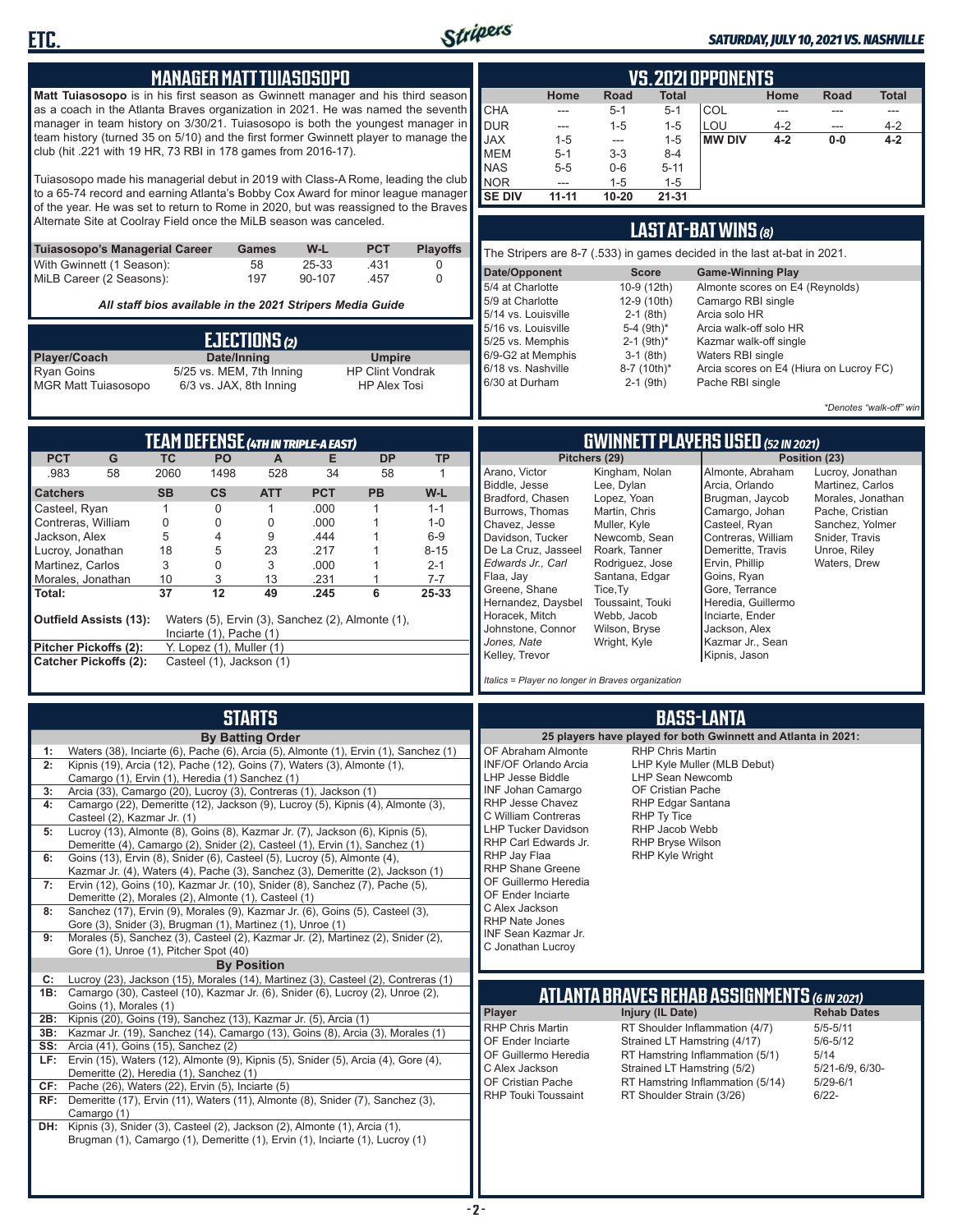## **STARTING PITCHER**



#### *SATURDAY, JULY 10, 2021 VS. NASHVILLE*

# **19****JOSE RODRIGUEZ**

| <b>B/T:</b> | R/R | <b>BORN:</b> 8/29/95 in Bolivar, Venezuela (Age 25)                  |
|-------------|-----|----------------------------------------------------------------------|
| HT:         | հ-2 | <b>ACQUIRED:</b> Signed by the Atlanta Braves as a minor league free |
| WT:         | 175 | agent (4/21/21)                                                      |

**TONIGHT'S START:** Rodriguez makes his seventh appearance and fifth start with Gwinnett in game six of a seven-game series vs. Nashville ... Including four starts with Double-A Mississippi, he is 1-3 with a 4.86 ERA and .231 BAA in 10 games (8 starts) this season ... Career at the Triple-A level (Gwinnett and Salt Lake), he is 3-5 with a 7.17 ERA and .294 BAA in 24 games (6 starts) ... All-time as a starter (MiLB and MLB), he is 27-38 with a 4.78 ERA and .288 BAA in 114 starts.

*2021 SEASON:* Signed by Atlanta as a minor league free agent on 4/21 ... Officially added to the Gwinnett roster on 5/13 ... Made his Stripers debut on 5/14 vs. Louisville (4.0 IP, 1 H, 1 HR, 1 BB, 3 SO, 46p/30s), pitching in relief of starter **Jasseel De La Cruz** ... Made his first start for the Stripers on 5/20 at Nashville (ND, 3.0 IP, 2 H, 0 R, 3 BB, 6 SO) ... Transferred to Double-A Mississippi on 5/29 and went 1-1 with a 1.61 ERA (4 ER in 22.1 IP) over four starts ... Rejoined Gwinnett on 6/22 ... Is 0-2 with an 18.90 ERA (14 ER in 6.2 IP) in three starts since returning to Triple-A.

*2020 SEASON:* Invited to MLB Spring Training for the second straight season with the Los Angeles Angels ... Spent most of the year at the Angels' Alternate Training Site ... Recalled on 8/1 and pitched 1.2 innings (2 H, 0 R, 1 BB, 0 SO) in relief the next day vs. Houston ... DFA'd on 8/10 and outrighted back to the Alternate Training Site after just one outing (0-0, 0.00 ERA, .286 BAA) ... Elected free agency on 10/15.

*CAREER HIGHLIGHTS:* **2016:** Midwest League Midseason All-Star with Class-A Burlington (3-3, 3.36 ERA, 13 GS, 64.1 IP, 52 SO before All-Star break) ... **2017:** California League Midseason All-Star with Advanced-A Inland Empire 66ers (6-5, 4.70 ERA, 14 GS, 76.2 IP before All-Star break) ... **2019:** Made his MLB debut with the Los Angeles Angels (0-1, 2.75 ERA in 9G, 1 start) ... Also made his Triple-A debut with Salt Lake (3-3, 6.29 ERA in 18G, 2 starts).

| <b>RODRIGUEZ'S OVERALL STATS</b>                                                                         |                  |         |      |         |    |     |     |      |      |  |
|----------------------------------------------------------------------------------------------------------|------------------|---------|------|---------|----|-----|-----|------|------|--|
| <b>WHIP</b><br>G/GS<br><b>HR</b><br><b>SO</b><br>Year<br>BB<br><b>BAA</b><br><b>ERA</b><br>$W-L$<br>Team |                  |         |      |         |    |     |     |      |      |  |
| 2021                                                                                                     | Mississippi (AA) | $1 - 1$ | 161  | 4/4     |    | 5   | 27  | .135 | 0.67 |  |
|                                                                                                          | Gwinnett (AAA)   | $0 - 2$ | 9.82 | 6/4     | 6  |     | 16  | .350 | 1.91 |  |
| MiLB Career:                                                                                             |                  | $34-42$ | 4 74 | 156/113 | 48 | 190 | 591 | .283 | 1.43 |  |
| MLB Career:                                                                                              |                  | $0 - 1$ | 2.53 | 10/1    | 5  | 12  | 13  | .238 | 1.45 |  |

|                                       | <b>RODRIGUEZ'S 2021 SPLITS (WITH GWINNETT)</b> |           |                     |  |  |  |  |  |  |  |  |
|---------------------------------------|------------------------------------------------|-----------|---------------------|--|--|--|--|--|--|--|--|
| Home:<br>Day:<br>Starter:<br>Vs. LHB: | 0-0, 3.60 ERA (2G)                             | Road:     | 0-2, 13.03 ERA (4G) |  |  |  |  |  |  |  |  |
|                                       | 0-1, 18.00 ERA (1G)                            | Night:    | 0-1, 8.53 ERA (5G)  |  |  |  |  |  |  |  |  |
|                                       | 0-2, 13.03 ERA (4G)                            | Reliever: | 0-0, 3.60 ERA (2G)  |  |  |  |  |  |  |  |  |
|                                       | .391 BAA, 3 HR                                 | Vs. RHB:  | .324 BAA, 3 HR      |  |  |  |  |  |  |  |  |

|         | <b>RODRIGUEZ VS. NASHVILLE</b> |            |   |    |     |               |    |           |           |           |  |  |  |
|---------|--------------------------------|------------|---|----|-----|---------------|----|-----------|-----------|-----------|--|--|--|
|         | W-L                            | <b>ERA</b> | G | GS | ΙP  | н             | ER | <b>HR</b> | <b>BB</b> | <b>SO</b> |  |  |  |
| 2019:   | $0 - 0$                        | 0.00       |   |    | 2.0 | $\mathcal{P}$ |    |           |           |           |  |  |  |
| 12021:  | $0 - 0$                        | 0.00       |   |    | 3.0 |               |    |           |           | 6         |  |  |  |
| Career: | $0 - 0$                        | 0.00       |   |    | 5.0 | 4             |    |           |           |           |  |  |  |

|             | <b>RODRIGUEZ'S HIGHS &amp; LOWS</b> |                                  |
|-------------|-------------------------------------|----------------------------------|
|             | <b>Season</b>                       | Career (MiLB and MLB)            |
| IP:         | 6.0 (6/11 at BLX)                   | 8.0 (9/2/17, IE at LAN)          |
| Iso:        | 8 (2x, last: 6/17 vs. BIR)          | 13 (8/11/17, IE vs. RC)          |
| BB:         | 3 (5/20 at NAS)                     | 5 (2x, last: 8/22/17, IE at LAN) |
| H:          | 7 (6/23 at NOR)                     | 13 (6/10/18, MOB vs. JXN)        |
| <b>IER:</b> | 8 (6/23 at NOR)                     | 9 (2x, last: 8/22/17, IE at LAN) |
| Low-Hit CG: |                                     | Never                            |
| Low-ER CG:  |                                     | Never                            |

| <b>RODRIGUEZ AT THE PLATE</b> |                                                                                        |   |          |              |   |  |  |  |  |  |  |  |  |  |
|-------------------------------|----------------------------------------------------------------------------------------|---|----------|--------------|---|--|--|--|--|--|--|--|--|--|
|                               | AVG.<br><b>SO</b><br><b>HR</b><br>3B<br><b>BB</b><br><b>RBI</b><br>2B<br>ΔR.<br>н<br>R |   |          |              |   |  |  |  |  |  |  |  |  |  |
| 2021:                         | .000                                                                                   |   | $\Omega$ | 0            | 0 |  |  |  |  |  |  |  |  |  |
| <b>MiLB Career:</b>           | .000                                                                                   | 5 | 0        |              |   |  |  |  |  |  |  |  |  |  |
| MLB Career:                   | $---$                                                                                  |   |          | $\mathbf{U}$ |   |  |  |  |  |  |  |  |  |  |

|            | RODRIGUEZ'S 2021 STARTS (ALL LEVELS) |               |     |   |  |    |           |           |           |           |                          |              |                                                  |
|------------|--------------------------------------|---------------|-----|---|--|----|-----------|-----------|-----------|-----------|--------------------------|--------------|--------------------------------------------------|
| Team       | Date/Opp.                            | <b>Result</b> | -IP | н |  | ER | <b>HR</b> | <b>BB</b> | <b>SO</b> | NP-S      | Opp. Starter             | <b>Final</b> | <b>Notes</b>                                     |
| <b>GWN</b> | 5/20 at NAS                          | <b>ND</b>     | 3.0 |   |  |    |           |           |           | 56-36     | <b>Eric Lauer</b>        | $L. 1-3$     | First career start for Gwinnett.                 |
| <b>MIS</b> | 5/30 vs. MTG                         | <b>ND</b>     | 5.0 |   |  |    |           |           |           | 69-49     | <b>Tobias Myers</b>      | W. 2-1       | Left with 1-0 lead, MIS won in 10 innings.       |
| <b>MIS</b> | 6/5 at PNS                           | $-0.1$        | 5.2 |   |  |    |           |           |           | 79-54     | Max Meyer                | L. $1-4$     | Three of four hits allowed went for extra bases. |
| <b>MIS</b> | $6/11$ at BLX                        | <b>ND</b>     | 6.0 |   |  |    |           |           |           | 86-61     | Jesus Castillo           | $L.3 - 4$    | Run scored on passed ball, double play.          |
| <b>MIS</b> | 6/17 vs. BIR                         | W. 1-1        | 5.2 |   |  |    |           |           |           | 84-60     | <b>Blake Battenfield</b> | W. 7-1       | First win since 8/1/19 with Salt Lake vs. OKC.   |
| <b>GWN</b> | 6/23 at NOR                          | $L. 0-1$      | 0.2 |   |  |    |           |           |           | $37 - 22$ | <b>Spenser Watkins</b>   | $L.3-9$      | Nearly tied his most career ER allowed (9).      |
| <b>GWN</b> | 6/27 at NOR                          | $-.0-2$       | 2.0 |   |  |    |           |           |           | 52-29     | Kevin Smith              | $L. 2 - 4$   | Allowed 3-run homer to Seth Mejias-Brean.        |
| <b>GWN</b> | 7/3 at DUR                           | ND            | 4.0 |   |  |    |           |           |           | 63-41     | Shane Baz                | $L.5-6$      | Stripers trailed 2-1 when he exited.             |

|                     |           |            |    |          |         | <b>STRIPERS STARTING PITCHERS</b> |                            |                                                     |
|---------------------|-----------|------------|----|----------|---------|-----------------------------------|----------------------------|-----------------------------------------------------|
| <b>Pitcher</b>      | W-L       | <b>ERA</b> | GS | QS       |         | <b>Team W-L Run Support</b>       | <b>Last Gwinnett Start</b> | <b>Final Line</b>                                   |
| Davidson, Tucker    | $2 - 1$   | 0.90       |    |          | $2 - 1$ | 5.33 RPG (16 Tot.)                | 5/23 at NAS (L)            | 6.0 IP, 1 H, 1 R, 1 ER, 1 BB, 9 SO, 1 HR (82p/51s)  |
| De La Cruz. Jasseel | $0 - 2$   | 7.28       | 9  |          | $4 - 5$ | 1.89 RPG (17 Tot.)                | 7/4 at DUR (ND)            | 0.2 IP, 2 H, 4 R, 4 ER, 4 BB, 1 SO, 1 HR (33p/11s)  |
| Johnstone, Connor   | 1-6       | 7.63       | 10 |          | $3 - 7$ | 2.00 RPG (20 Tot.)                | 6/23-G2 at NOR (L)         | 2.2 IP, 7 H, 5 R, 5 ER, 1 BB, 2 SO, 2 HR (49p/34s)  |
| Kingham, Nolan      | $0 - 2$   | 12.27      |    |          | $0 - 2$ | $0.00$ RPG $(0$ Tot.)             | 7/6 vs. NAS (L)            | 4.0 IP, 3 H, 4 R, 4 ER, 4 BB, 4 SO, 1 HR (72p/45s)  |
| Muller, Kyle        | $2 - 2$   | 4.34       | 8  |          | $6 - 2$ | 4.25 RPG (34 Tot.)                | 7/9 vs. NAS (L)            | 6.0 IP, 6 H, 2 R, 2 ER, 0 BB, 11 SO, 2 WP (95p/62s) |
| Rodriguez, Jose     | $0 - 2$   | 13.03      | 4  | $\Omega$ | $0 - 4$ | 0.50 RPG (2 Tot.)                 | 7/3 at DUR (ND)            | 4.0 IP, 5 H, 2 R, 2 ER, 0 BB, 4 SO, 2 HR (63p/41s)  |
| Toussaint, Touki    | 1-1       | 5.06       |    |          | 1-2     | 3.33 RPG (10 Tot.)                | 7/8-G1 vs. NAS (W)         | 6.0 IP, 2 H, 0 R, 1 BB, 11 SO (81p/49s)             |
| Wilson, Bryse       | $4 - 2$   | 4.47       | 9  |          | $6 - 3$ | 3.00 RPG (27 Tot.)                | 7/7 vs. NAS (ND)           | 5.0 IP, 8 H, 5 R, 5 ER, 2 BB, 2 SO, 2 HR (81p/50s)  |
| Wright, Kyle        | $2 - 3$   | 3.51       | 10 |          | $3 - 7$ | 1.90 RPG (19 Tot.)                | 7/8-G2 vs. NAS (W)         | 7.0 IP (CG), 1 H, 0 R, 1 BB, 6 SO, 1 WP (86p/53s)   |
| Total:              | $12 - 21$ | 5.28       | 58 | 11       | 25-33   | 2.50 RPG (145 Tot.)               |                            |                                                     |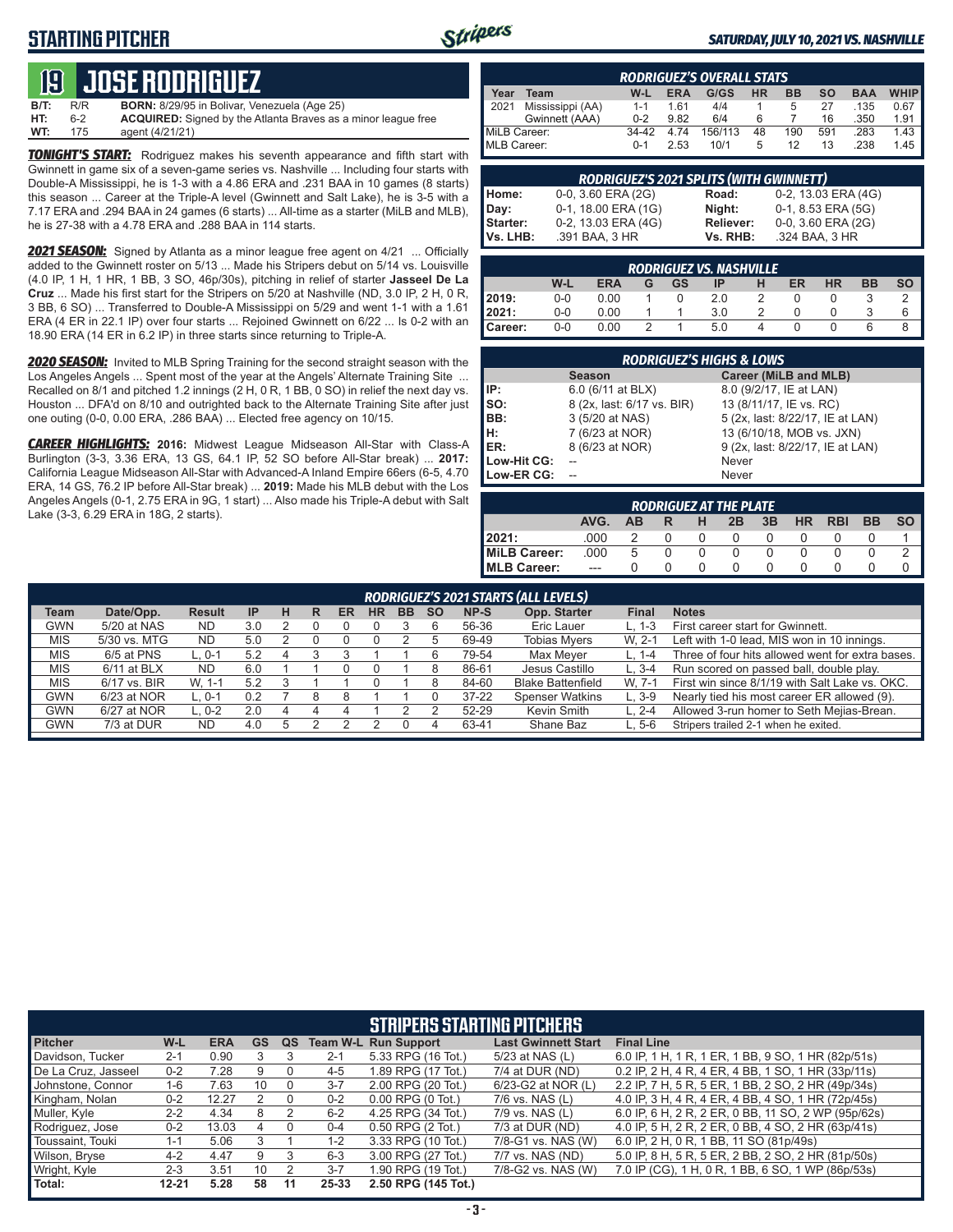#### **BULLPEN**



#### *SATURDAY, JULY 10, 2021 VS. NASHVILLE*

|                                | <b>STRIPERS PITCHING BREAKDOWN</b>                                                      |      |       |             |     |    |                                 |     |     |  |  |  |
|--------------------------------|-----------------------------------------------------------------------------------------|------|-------|-------------|-----|----|---------------------------------|-----|-----|--|--|--|
|                                | W-L<br><b>SO</b><br><b>BAA</b><br><b>ERA</b><br><b>HR</b><br><b>BB</b><br>ΙP<br>ER<br>R |      |       |             |     |    |                                 |     |     |  |  |  |
| Starters:                      | $12 - 21$                                                                               | 5 28 | 247.0 | 151         | 145 | 39 | 104                             | 258 | 267 |  |  |  |
| <b>Relievers:</b>              | $13 - 12$                                                                               | 3.17 | 252.1 | 102         | 89  | 27 | 94                              | 292 | 224 |  |  |  |
| Total:                         | 25-33                                                                                   | 4.22 | 4991  | 253         | 234 | 66 | 198                             | 550 | 246 |  |  |  |
| <b>Saves/Opp:</b> 5/16 (31.3%) |                                                                                         |      |       | Holds: $18$ |     |    | <b>IR/Scored: 45/14 (31.1%)</b> |     |     |  |  |  |

|                       | <b>PITCHING BY MONTH</b> |            |       |     |     |           |           |           |            |  |  |  |
|-----------------------|--------------------------|------------|-------|-----|-----|-----------|-----------|-----------|------------|--|--|--|
|                       | W-L                      | <b>ERA</b> | IP    | R   | ER  | <b>HR</b> | <b>BB</b> | <b>SO</b> | <b>BAA</b> |  |  |  |
| May:                  | $14 - 10$                | 3.50       | 211.0 | 90  | 82  | 28        | 65        | 240       | .222       |  |  |  |
| June:                 | $9 - 16$                 | 4.55       | 213.2 | 115 | 108 | 26        | 94        | 223       | .263       |  |  |  |
| July:                 | $2 - 7$                  | 5.30       | 74.2  | 48  | 44  | 12        | 39        | 87        | .267       |  |  |  |
| August:<br>September: |                          |            |       |     |     |           |           |           |            |  |  |  |

|                     |         |            |    |           |                          |               |              | <b>RELIEF SUMMARY (CURRENT STRIPERS ONLY)</b>                      |                         |
|---------------------|---------|------------|----|-----------|--------------------------|---------------|--------------|--------------------------------------------------------------------|-------------------------|
| <b>Pitcher</b>      | W-L     | <b>ERA</b> | G  | <b>GF</b> | <b>HLD</b>               | <b>SV/OPP</b> | <b>IR/RS</b> | <b>Last Gwinnett Relief Outing</b>                                 | <b>Scoreless Streak</b> |
| Arano, Victor       | $0 - 1$ | 4.32       | 16 | h         |                          | 1/3           | 2/0          | 7/8-G1 vs. NAS: 1.0 IP, 3 H, 2 R, 2 ER, 0 BB, 1 SO, 1 HR (21p/14s) | $-1G$                   |
| Biddle, Jesse (L)   | $0 - 1$ | 2.19       | 12 |           | $\overline{\phantom{a}}$ | 0/1           | 5/2          | 7/7 vs. NAS: 1.0 IP, 1 H, 0 R, 0 BB, 2 SO (10p/7s)                 | 4G (4.0 IP)             |
| Bradford, Chasen    | $3-0$   | 3.29       | 17 |           | 2                        | 0/1           | 2/2          | 7/7 vs. NAS: 1.0 IP, 1 H, 0 R, 0 BB, 3 SO (20p/14s)                | 1G (1.0 IP)             |
| Burrows, Thomas (L) | $1 - 0$ | 3.13       | 16 |           | 3                        | 0/0           | 12/3         | 7/6 vs. NAS: 2.0 IP, 1 H, 1 R, 1 ER, 0 BB, 1 SO, 1 HR (18p/13s)    | $-1G$                   |
| De La Cruz, Jasseel | $0 - 0$ | 5.40       | 2  |           |                          | 0/0           | 0/0          | 5/11 vs. LOU: 1.0 IP, 0 H, 0 R, 0 BB, 1 SO (9p/7s)                 | 1G (1.0 IP)             |
| Flaa, Jay           | $0 - 1$ | 1.32       | 12 |           | 2                        | 0/0           | 2/0          | 7/4 at DUR: 2.0 IP, 0 H, 0 R, 0 BB, 4 SO (31p/19s)                 | 1G (2.0 IP)             |
| Johnstone, Connor   | $0-0$   | 1.08       | 5  |           | $\overline{\phantom{a}}$ | 0/0           | 5/3          | 7/6 vs. NAS: 2.0 IP, 1 H, 1 R, 1 ER, 1 BB, 1 SO, 1 HR (33p/23s)    | $-2G$                   |
| Kelley, Trevor      | $0 - 2$ | 2.70       | 14 | 6         |                          | 0/1           | 4/1          | 7/7 vs. NAS (L): 1.0 IP, 3 H, 2 R, 2 ER, 0 BB, 1 SO (22p/14s)      | $-1G$                   |
| Lee, Dylan (L)      | $2 - 0$ | 1.88       | 16 | 4         |                          | 0/1           | 3/0          | 7/9 vs. NAS: 1.0 IP, 1 H, 1 R, 0 ER, 1 BB, 0 SO (20p/12s)          | $-1G$                   |
| Lopez, Yoan         | $2 - 2$ | 3.86       | 12 |           |                          | 0/1           | 2/2          | 7/9 vs. NAS: 1.0 IP, 2 H, 0 R, 0 BB, 0 SO (14p/8s)                 | 1G (1.0 IP)             |
| Newcomb, Sean (L)   | $0 - 0$ | 4.50       | 4  | 3         | 0                        | 0/0           | 0/0          | 7/7 vs. NAS: 1.0 IP, 3 H, 2 R, 2 ER, 0 BB, 1 SO, 1 HR (24p/14s)    | $-1G$                   |
| Roark, Tanner       | $1 - 1$ | 3.32       | 11 |           |                          | 0/1           | 0/0          | 7/9 vs. NAS: 1.0 IP, 1 H, 0 R, 1 BB, 1 SO (16p/9s)                 | 2G (3.0 IP)             |
| Rodriguez, Jose     | $0 - 0$ | 3.60       |    |           |                          | 0/0           | 0/0          | 5/26 vs. MEM: 1.0 IP, 2 H, 1 R, 1 ER, 0 BB, 1 SO, 1 HR (13p/10s)   | $-2G$                   |
| Tice, Ty            | $0 - 0$ | 3.38       | 8  |           |                          | 0/0           | 5/1          | 7/6 vs. NAS: 1.0 IP, 2 H, 2 R, 2 ER, 3 BB, 0 SO, 1 WP (25p/10s)    | $-1G$                   |
| Webb, Jacob         | $0 - 1$ | 2.61       | 10 | 9         |                          | 2/2           | 0/0          | 7/3 at DUR (L): 1.2 IP, 2 H, 2 R, 1 ER, 1 BB, 3 SO (32p/19s)       | $-1G$                   |

|                |           | <b>SCORELESS INNINGS STREAKS (10-PLUS INNINGS)</b> |                       |
|----------------|-----------|----------------------------------------------------|-----------------------|
| <b>Pitcher</b> | Length    | <b>Dates</b>                                       | <b>Stats</b>          |
| Bradford, C.   | 16.0 IP   | 5/7-6/13 (10G)                                     | 1-0, 6 H, 3 BB, 12 SO |
| Wright, K      | $12.0$ IP | $5/25 - 6/5$ (3GS)                                 | 1-0, 11 H, 3 BB, 8 SO |
| Roark, T.      | 11.0 IP   | $6/4 - 6/20$ (5G)                                  | 1-0, 8 H, 4 BB, 11 SO |

### **54 VICTOR ARANO** *- RHP - 26 YRS - COSAMALOAPAN, MEXICO*

- **• 2021 with GWN: 5/14 vs. LOU:** Earned GWN's first save of 2021 (1.0 IP, 1 H). **• 2021 with ATL:** Recalled on 5/8, but did not pitch ... Optioned on 5/10 ... DFA'd and outrighted to Gwinnett on 6/6.
- **• Spring Training:** 0-1, 34.71 ERA, .538 BAA, 1 SV in 3G with Atlanta.
- **• 2020:** Was a member of Philadelphia's 60-man player pool, but spent the entire year at the Alternate Site in Lehigh Valley ... DFA'd by the Phillies on 1/18.
- **• 2019:** Limited to just 6G with Triple-A Lehigh Valley (2-0, 0.00 ERA in 3G) and Philadelphia (1-0, 3.86 ERA in 3G) ... Was on injured list from 4/20-end of season (right elbow inflammation).
- **• Acquired:** Claimed off waivers from Philadelphia (1/22/21) ... Originally signed by the Los Angeles Dodgers as a non-drafted free agent (4/4/13).
- **• MLB Career:** 3-2, 2.65 ERA, .224 BAA, 3 SV in 73G with Philadelphia (2017-19).

#### **48 JESSE BIDDLE** *- LHP - 29 YRS - PHILADELPHIA, PA*

- **• 2021 with GWN: 5/22-6/13:** Posted a 1.50 ERA (1 ER in 6.0 IP) over 6 outings. **• 2021 with ATL:** Had his contract selected on 4/17, pitched in 8G with the Braves (0-0, 8.44 ERA, 10 ER in 10.2 IP) ... DFA'd on 5/17, outrighted to Gwinnett on 5/19.
- **• Spring Training:** 0-0, 3.00 ERA, .257 BAA, 2 SV in 9G with Cincinnati ... Released on 3/26 after re-signing as MiLB FA on 12/11/20.
- **• 2020:** Opened the year at Cincinnati's Alternate Training Site ... Contract selected on 8/25 (0-0, 0.00 ERA, 0 ER in 0.2 IP in 1G) ... Placed on 10-day injured list on 8/29 (left shoulder impingement) and missed the remainder of the year.
- **• Acquired:** MiLB FA (4/2/21) ... Originally Philadelphia's 1st-round pick (27th overall) in 2010 out of Germantown Friends High School (Philadelphia, PA).
- **• MLB Career:** 6-2, 5.07 ERA, .261 BAA, 1 SV in 99G with ATL (2018-19, 2021), SEA (2019), TEX (2019), CIN (2020).

### **28 CHASEN BRADFORD** *- RHP - 31 YRS - LAS VEGAS, NV*

- **• 2021 with GWN:** All 3 of his wins have been 2.0-IP outings: 5/15 vs. LOU (1 H, 0 R, 2 SO), 6/16 vs. NAS (3 H, 1 ER, 3 SO), and 6/24 at NOR (0 H, 0 R, 1 BB, 3 SO) ... **5/7-6/13:** Posted team-best 16.0-IP scoreless streak over 10G (6 H, 3 BB, 12 SO).
- **• 2020:** Re-signed by Seattle to an MiLB deal on 1/15, but was not included on the Mariners' 60-man player pool ... Did not play.
- **• 2019:** Split time between Seattle (0-0, 4.86 ERA, 1 SV in 12G) and Triple-A Tacoma (0-0, 6.75 ERA, 1 SV in 5G).
- **• Acquired:** MiLB FA (3/15/21) ... Originally the New York Mets' 35th round pick in 2011 out of the University of Central Florida.
- **• MLB Career:** 7-0, 3.89 ERA, .253 BAA, 1 SV in 86G with NYM, SEA (2017-19).

|                | <b>PITCHER AWARDS &amp; HONORS</b>  |                         |
|----------------|-------------------------------------|-------------------------|
| <b>Pitcher</b> | <b>Award/Date</b>                   | <b>Stats</b>            |
| Wilson. B.     | AAA East Pitcher of Week (6/28-7/4) | 0-0, 7.0 IP, 0 ER, 7 SO |

### **49 THOMAS BURROWS** *- RHP - 26 YRS - FLORENCE, AL*

- **• 2021 with GWN: 5/26 vs. MEM:** Earned his first win (1.0 IP, 0 H, 0 R, 2 SO) ... **6/20-7/2:** Struck out 12 over 7.0 scoreless IP (3 H, 1 BB) in 5G.
- **• MLB.com Prospect Rankings:** #21 (Braves Top 30).
- **• Spring Training:** 0-1, 6.75 ERA, .222 BAA, 0 SV in 4G with Atlanta.
- **• 2020:** Was an NRI to Spring Training, but not included on 60-man player pool.
- **• 2019:** Went 2-4 with a 4.42 ERA, .221 BAA, and 7 saves (7-for-9) in 43G between Double-A Mississippi and Gwinnett ... Stranded 16 of 17 inherited runners with the Stripers (94.1%) ... Won Atlanta's Bill Lucas Award for community service.
- **• Acquired:** Via trade with Seattle (1/11/17) ... Originally the Mariners' 4th-round pick in 2016 out of the University of Alabama.

#### **45 JAY FLAA** *- RHP - 29 YRS - BISMARCK, ND*

- **• 2021 with GWN: 5/13-6/24:** Did not allow an ER over his first 10G (1 R in 11.0 IP, 7 H, 9 BB, 15 SO, .171 BAA).
- **• 2021 with ATL:** From 5/23-5/30, went 0-0 with a 27.00 ERA (4 ER in 1.1 IP) in 1G.
- **• 2021 with BAL:** Selected by Baltimore on 4/26 and made his MLB debut on 4/27 vs. the NY Yankees (1.1 IP, 2 BB, 1 SO, struck out Aaron Judge) ... Optioned on 4/28, appeared in 1G with Triple-A Norfolk (0-0, 16.20) ... DFA'd on 5/8.
- **• Spring Training:** 0-0, 3.38 ERA, .200 BAA, 0 SV in 3G with Baltimore.
- **• 2020:** Was not on Baltimore's 60-man player pool, did not play.
- **• 2019:** Went 2-5 with a 4.69 ERA, .256 BAA, and 5 SV in 40G (3 starts) between Double-A Bowie and Norfolk (2-3, 5.24 ERA, 4 SV in 29G during Triple-A debut).
- **• Acquired:** Claimed off waivers from Baltimore (5/11/21) ... Originally the Orioles' 6th-round pick in 2015 out of North Dakota State University (Fargo, ND).
- **• MLB Career:** 0-0, 13.50 ERA, .300 BAA in 2G with Baltimore, Atlanta (2021).

# **51 CONNOR JOHNSTONE** *- RHP - 26 YRS - SAN DIEGO, CA*

- **• Leaderboard:** Entering 7/9, is among Triple-A East top 10 in starts (T-6th, 10). **• 2021 with GWN: Is 0-0 with a 1.80 ERA and .107 BAA in 5G in relief (1-6, 7.63 ERA, .320 BAA in 10 starts)** ... **5/4-5/8:** Threw 8.0 scoreless IP over his first 2 outings, includinga 5.0-inning spot start (win, 1 H, 0 BB, 5 SO) on 5/8 at CLT.
- **• Spring Training:** 0-1, 4.76 ERA, .273 BAA, 1 SV in 6G with Atlanta.
- **• 2020:** Was an NRI to Braves Spring Training, but not on 60-man player pool.
- **• 2019:** With Double-A Mississippi and Gwinnett, went 7-4 with a 4.24 ERA, .296
- BAA, and 1 SV in 35G (7 starts) ... His 7 wins ranked T-8th in the Braves org.
- **• Acquired:** Braves 21st-round pick in 2017 out of Wake Forest University.
- **• Local Product:** Played baseball at Roswell High School (Roswell, GA).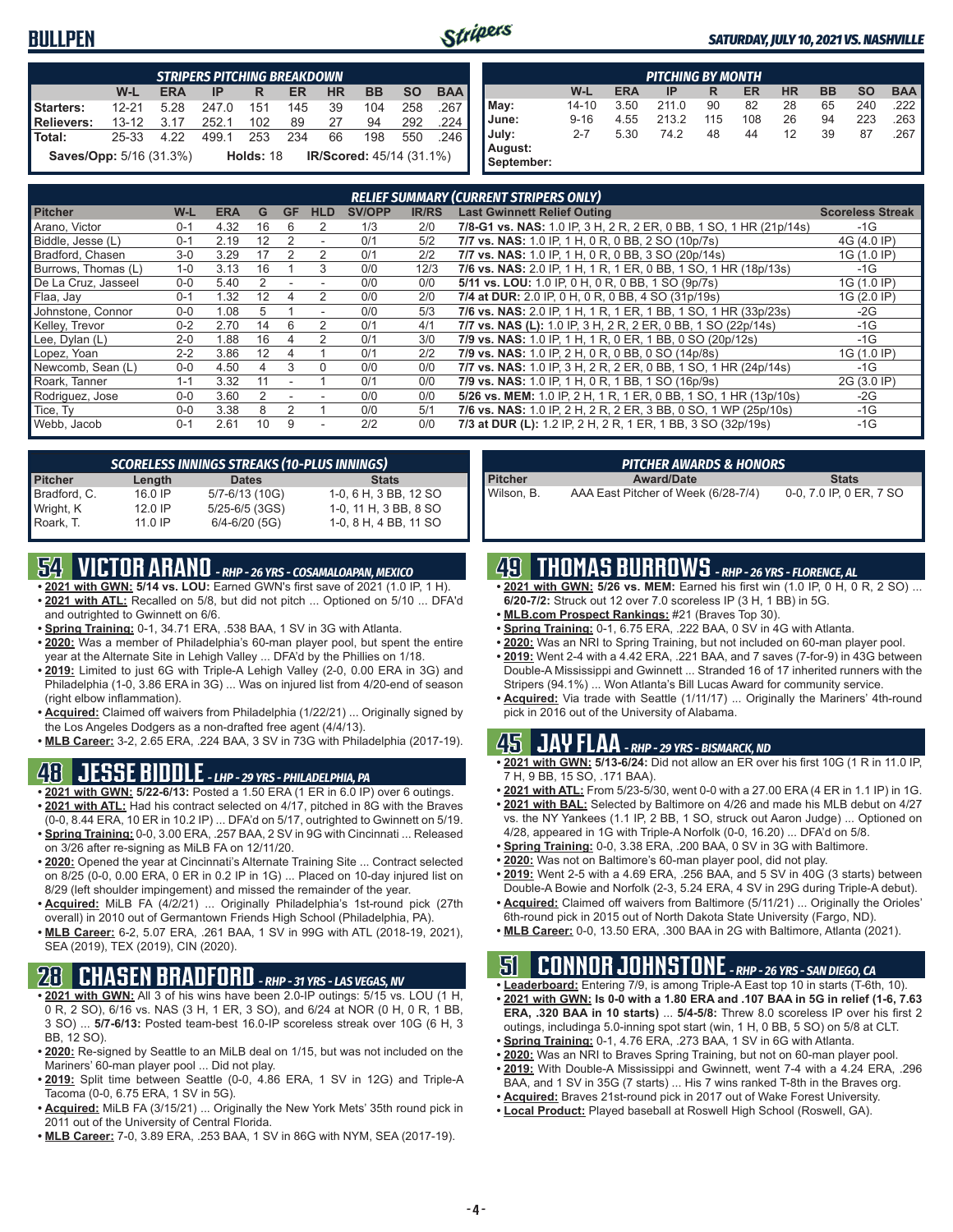# **43 TREVOR KELLEY** *- RHP - 27 YRS - PROVIDENCE, RI*

- **• 2021 with GWN: 5/12-6/27:** Allowed runs in just 2 of 13G for a 1.72 ERA (3 ER in 15.2 IP, 13 H, 6 BB, 15 SO, .241 BAA).
- **• Spring Training:** Did not pitch in Chicago Cubs' MLB camp ... Released on 4/23. **• 2020:** Pitched in 4G with Philadelphia, going 0-0 with a 10.80 ERA ... Outrighted
- on 8/14 and spent the rest of the season at the Phillies Alternate Site. **• 2019:** In 52G with Triple-A Pawtucket, went 5-5 with a 1.79 ERA, .216 BAA, and
- 12 SV ... Was an International League Midseason and Postseason All-Star and a *Baseball America* Triple-A All-Star ... Led IL in appearances and was T-1st in saves ... Made MLB debut on 7/2 at Toronto and logged 10G with Boston (0-3, 8.64 ERA).
- **• Acquired:** MiLB FA (4/28/21) ... Originally Boston's 36th-round pick in 2015 out of the University of North Carolina at Chapel Hill.
- **• MLB Career:** 0-3, 9.26 ERA, .347 BAA, 0 SV in 14G with BOS (2019), PHI (2020).

#### **58 DYLAN LEE** *- LHP - 26 YRS - DINUBA, CA*

- **• 2021 with GWN: Has a 1.65 ERA (3 ER in 16.1 IP) and .161 BAA over his last 12G since 5/26** ... **5/4 at CLT:** Earned the win in his Stripers' debut (2.0 IP, 1 H, 1 R, 0 ER, 0 BB, 3 SO in 10-9 win in 12 innings) ... **6/11 at MEM:** Recorded his first pro hit, a double (1-for-2, R).
- **• Spring Training:** 0-0, 0.00 ERA, 0 SV in 2G with Miami ... Released on 3/29.
- **• 2020:** Was a non-roster invite to Marlins Spring Training, but was not on Miami's 60-man player pool ... Did not play.
- **• 2019:** Logged 45G between Double-A Jacksonville (0-3, 1.91 ERA, .176 BAA, 13 SV in 32G) and Triple-A New Orleans (1-3, 4.71 ERA, .329 BAA, 0 SV in 13G).
- **• Acquired:** MiLB FA (4/15/21) ... Originally Miami's 10th-round pick in 2016 out of Cal State Fresno (Fresno, CA).

### **55 YOAN LOPEZ** *- RHP - 28 YRS - NUEVA GERONA, CUBA*

- **• 2021 with GWN:** Has earned both of his wins in extra innings, 6/9-G2 at MEM (1.0 IP, 1 H, 0 R in 3-1 win in 8 innings) and 6/18 vs. NAS (1.0 IP, 2 H, 1 R, 0 ER, 1 SO in 8-7 win in 10 innings).
- **• 2021 with ARI:** Began the season on Arizona's Opening Day roster ... In 2 stints, went 0-0 with a 6.57 ERA (9 ER in 12.1 IP) and 0 SV (0-for-3) in 13G ... DFA'd on 5/20, traded to Atlanta on 5/22 and optioned to Gwinnett.
- **• Spring Training:** 1-0, 4.91 ERA, .214 BAA, 0 SV in 8G with Arizona.
- **• 2020:** In 20G with Arizona, went 0-1 with a 5.95 ERA, .269 BAA, and 2 holds.
- **• 2019:** Set MLB career highs in G (70) and holds (21), going 2-7 with a 3.41 ERA, .232 BAA, and 1 SV (1-for-4) with the D-backs.
- **• Acquired:** Via trade with Arizona in exchange for CF Deivi Estrada (5/22/21) ... Originally signed by the D-backs as a NDFA out of Cuba (1/16/15).
- **• MLB Career:** 2-8, 4.25 ERA, .252 BAA, 1 SV in 113G with Arizona (2018-21).

# **24 SEAN NEWCOMB** *- LHP - 28 YRS - BROCKTON, MA*

- **• 2021 with GWN:** Has been optioned twice, on 5/5 and 6/30 ... **5/6-7/3:** Struck out 8 over 3.0 scoreless IP (1 H, 1 BB) in 3G.
- **• Gwinnett Career:** 5-4 with a 2.84 ERA and .209 BAA in 19G (14GS) since 2017.
- **• 2021 with ATL:** In 23G, is 2-0 with a 5.82 ERA, .222 BAA, and 1 SV (1-for-2).
- **• Spring Training:** 0-0, 1.29 ERA, .227 BAA, 0 SV in 6G (1GS) with Atlanta.
- **• 2020:** Made just 4 starts with the Braves (0-2, 11.20 ERA) ... Spent most of the year at the Alternate Training Site at Coolray Field.
- **• Acquired:** Via trade with the Los Angeles Angels in exchange for SS Andrelton Simmons (11/12/15) ... Originally the Angels' 1st-round pick (15th overall) in 2014 out of the University of Hartford (West Hartford, CT).
- **• MLB Career:** 24-23, 4.26 ERA, .241 BAA, 2 SV in 132G (57GS) with Atlanta (2017-21) ... In 6G during the 2018-19 Postseasons, went 1-0 with a 1.08 ERA.

# **57 TANNER ROARK** *- RHP - 34 YRS - WILMINGTON, IL*

- **• 2021 with GWN: 5/23 at NAS:** Struck out 3 over 1.0 IP in his Stripers debut ... **6/10 at MEM:** Tossed 2.0 innings in relief (1 H, 0 R, 1 BB, 1 SO) for first win ... **6/4-6/20:** Pitched 11.0 scoreless innings over 5G (8 H, 4 BB, 11 SO, .205 BAA).
- **• 2021 with ATL:** Contract selected on 6/24, but did not pitch before being optioned back to Gwinnett on 6/27.
- **• 2021 with TOR:** Was on Toronto's Opening Day roster, went 0-1 with a 6.43 ERA in 3G (1 start) ... Released by the Blue Jays on 5/3.
- **• Spring Training:** 2-1, 8.44 ERA, .295 BAA in 4 starts with Toronto.
- **• 2020:** Made 11 starts with the Blue Jays, going 2-3 with a 6.80 ERA and .309 BAA.
- **• 2019:** Went 10-10 with a 4.35 ERA and .275 BAA in 31 starts with CIN and OAK. **• Acquired:** MiLB FA (5/10/21) ... Originally Texas's 25th-round pick in 2008 out of the University of Illinois at Urbana-Champaign.
- **• MLB Career:** 76-68, 3.85 ERA, .254 BAA, 1 SV in 227G (184 starts) with WSH, CIN, OAK, TOR (2013-21) ... Pitched in 2014 and 2016 Postseasons with Nationals (0-1, 3.86 ERA in 3G, 1 start).

## **53 TY TICE** *- RHP - 24 YRS - PRAIRIE GROVE, AR*

- **• 2021 with GWN: 6/10 at MEM:** Threw 1.0 scoreless IP (0 H, 0 BB, 1 SO) in his Stripers debut, combining with 5 pitchers on a 2-hit shutout ... **6/10-7/2:** Scored upon in just 1 of 7G (1.29 ERA, 1 ER in 7.0 IP, 4 H, 1 BB, 7 SO, .174 BAA).
- **• 2021 with ATL:** Recalled on 6/20 and pitched once (6/21 at NYM, 1.0 IP, 1 H, 0 R, 1 BB, 0 SO) ... Optioned back to Gwinnett on 6/24.
- **• 2021 with TOR:** Recalled from the Alternate Training Site 3 times (4/9, 4/24, 5/22), went 0-0 with a 5.14 ERA (4 ER in 7.0 IP) in 4G during his MLB debut ... Also pitched once for Triple-A Buffalo (0 ER in 1.0 IP) ... DFA'd on 5/30.
- **• Spring Training:** 1-0, 9.00 ERA, .273 BAA, 0 SV in 6G with Toronto.
- **• 2020:** Spent the entire year at the Blue Jays' Alternate Training Site ... Did not reach the Majors ... Had his contract selected by Toronto on 11/20.
- **• 2019:** Between Double-A New Hampshire and Triple-A Buffalo, went 3-4 with a 2.34 ERA, .196 BAA, and 8 saves (8-for-12) in 46 relief appearances.
- **• Acquired:** Via trade from Toronto in exchange for cash (6/4/21) ... Originally the Blue Jays' 16th-round pick in 2017 out of Central Arkansas.
- **• MLB Career:** 0-0, 4.50 ERA, .303 BAA in 5G with Toronto, Atlanta (2021).

# **71 JACOB WEBB** *- RHP - 27 YRS - RIVERSIDE, CA*

**• 2021 with GWN: Is 2-for-2 in save chances, including 6/9 at MEM (1.0 IP, 0 H, 0 R, 1 SO) and 6/30 at DUR (1.0 IP, 1 H, 0 R, 2 SO)** ... **5/26-6/9:** Struck out 5 over 5.0 IP (0 R, 2 H, 0 BB) in 5G.

- **• 2021 with ATL:** Recalled 4 times (4/7, 4/10, 6/5, 6/17) ... In 17G with the Braves, is 1-2 with a 5.29 ERA (10 ER in 17.0 IP) and a .324 BAA.
- **• Spring Training:** 1-0, 2.57 ERA, .222 BAA, 2 HLD in 7G with Atlanta ... Optioned to the Alternate Training Site in Gwinnett on 3/25.
- **• 2020:** Assigned to the Alternate Training Site on 7/19, but missed over a month with a right shoulder strain (placed on 60-day injured list on 7/20) ... Activated on 9/8 and went 0-0 with a 0.00 ERA (0 ER in 10.0 IP) and .200 BAA in 8G ... Made his MLB Postseason debut, going 0-0 with a 9.00 ERA (3 ER in 3.0 IP) in 3G.
- **• 2019:** Made his MLB debut with Atlanta, going 4-0 with a 1.39 ERA (5 ER in 32.1 IP), .205 BAA, 9 holds, and 2 saves (2-for-4) in 36G ... Also logged 10G with Gwinnett (0-1, 6.97 ERA, .225 BAA, 1 SV).
- **• Acquired:** Braves' 18th-round pick in 2014 out of Tabor College (Hillsboro, KS).
- **• MLB Career:** 5-2, 2.28 ERA, .243 BAA, 2 SV in 61G with Atlanta (2019-21).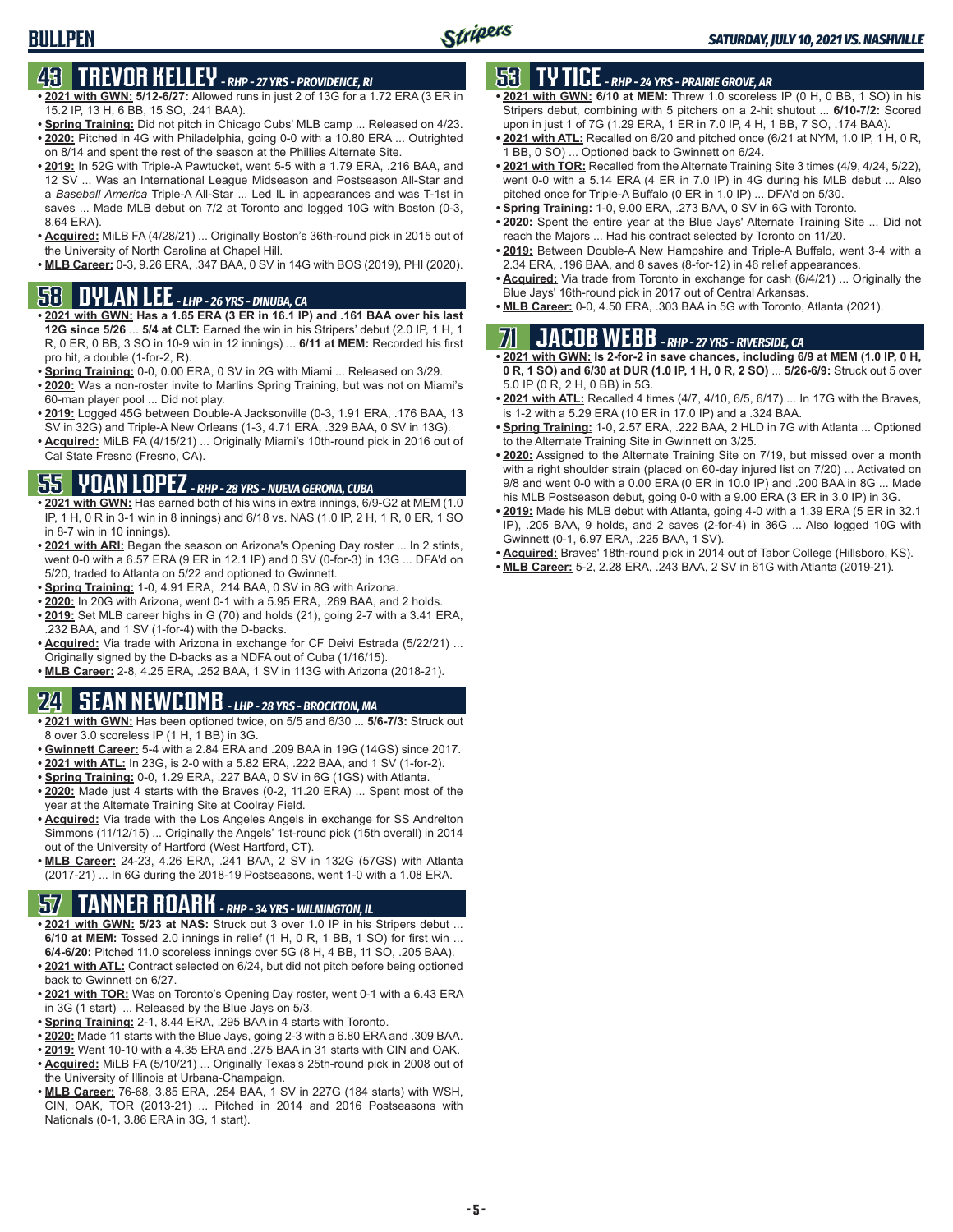#### Stripers **OFFENSE** *SATURDAY, JULY 10, 2021 VS. NASHVILLE TOTAL:* .243, 68 HR, .742 OPS *RISP:* .252, 19 HR, .764 OPS *RUNS/INNING: 1 2 3 4 5 6 7 8 9 X TOT Vs. LHP:* .253, 30 HR, .791 OPS *RISP/2O:* .226, 8 HR, .704 OPS **Stripers:** 46 28 22 33 27 31 26 34 22 11 280 *Vs. RHP:* .237, 38 HR, .713 OPS *LOADED:* .259, 3 HR, .814 OPS **Opponents:** 38 35 36 32 15 28 27 18 12 12 253

|               |                          |                |                |                          |                |                |                          | <b>HOME RUNS</b>       |                                                  | <b>MULTI-GAMES</b>       |                          |                          |
|---------------|--------------------------|----------------|----------------|--------------------------|----------------|----------------|--------------------------|------------------------|--------------------------------------------------|--------------------------|--------------------------|--------------------------|
| <b>Player</b> | 1R                       | 2R             | 3R             | <b>GS</b>                | Tot.           |                |                          | Off LH Off RH Team W-L | Last HR with Gwinnett (Regular Season)           | <b>Hit</b>               | <b>RBI</b>               | <b>HR</b>                |
| Almonte       | 2                        |                |                |                          | 3              |                | 2                        | $3-0$                  | 5/30/21 vs. MEM, 1R (RH Connor Jones)            | 8                        | 5                        |                          |
| Arcia         | 10                       | 3              |                |                          | 13             | 6              | $\overline{7}$           | $7-4$                  | 7/3/21 at DUR, 1R/Leadoff (RH Shane Baz)         | 16                       | 8                        |                          |
| Brugman       | $\overline{\phantom{0}}$ |                | ۰              | ۰                        | ٠              |                |                          | $0 - 0$                |                                                  |                          | $\overline{\phantom{a}}$ |                          |
| Camargo       | 3                        | 2              |                |                          | 6              | 3              | 3                        | $2 - 3$                | 7/1/21 at DUR, 1R (RH Brent Honeywell Jr.)       | 13                       | 4                        | $\overline{A}$           |
| Casteel       | ۰.                       | 2              |                |                          | 3              | $\overline{2}$ |                          | $2 - 1$                | 6/24/21 at NOR, GS (LH Zac Lowther)              | 5                        | 5                        | -                        |
| Contreras     |                          |                |                |                          |                |                |                          | $0 - 0$                |                                                  |                          |                          |                          |
| Demeritte     | 4                        | 2              |                | $\overline{\phantom{a}}$ | 6              | 4              | $\overline{2}$           | $5 - 1$                | 5/30/21 vs. MEM, 1R (LH Bernardo Flores Jr.)     | $\overline{7}$           | 4                        | ۰                        |
| Ervin         | $\overline{2}$           | $\overline{2}$ |                | $\overline{\phantom{a}}$ | 5              | 3              | $\overline{2}$           | $3 - 2$                | 7/7/21 vs. NAS, PH, 2R (LH Aaron Ashby)          | 4                        | 5                        |                          |
| Goins         |                          |                |                |                          | $\overline{2}$ |                |                          | $1 - 1$                | 7/4/21 at DUR, 2R (RH Joe Ryan)                  | 12                       | 6                        |                          |
| Gore          |                          |                | ۰              | $\overline{\phantom{a}}$ | ٠              |                |                          | $0 - 0$                |                                                  | $\overline{2}$           | $\sim$                   | $\overline{\phantom{a}}$ |
| Heredia       | $\overline{a}$           |                |                |                          |                |                |                          | $0 - 0$                |                                                  |                          |                          |                          |
| Inciarte      | $\overline{\phantom{0}}$ |                | ۰              | $\overline{\phantom{a}}$ | ۰              |                | $\overline{\phantom{a}}$ | $0 - 0$                |                                                  | $\overline{\phantom{0}}$ | $\overline{\phantom{a}}$ | $\sim$                   |
| Jackson       | 3                        | 2              |                |                          |                | 4              | 3                        | $3 - 1$                | 7/2/21 at DUR, 1R (RH Chris Mazza) - 2nd of Game | 5                        | 5                        | $\overline{2}$           |
| Kazmar Jr.    | 2                        | 2              |                | $\overline{\phantom{a}}$ | 5              | $\overline{2}$ | 3                        | $2 - 3$                | 7/8/21-G1 vs. NAS, 2R (LH Quentin Torres-Costa)  | $\overline{2}$           | 4                        |                          |
| Kipnis        |                          | 2              |                | $\overline{\phantom{a}}$ | 4              |                | 4                        | $3 - 1$                | 7/8/21-G1 vs. NAS, 2R (RH Ryan Weber)            | 7                        | 4                        |                          |
| Lucroy        |                          | ۰              |                | $\overline{\phantom{a}}$ | 2              |                | 2                        | $1 - 1$                | 6/10/21 at MEM, 3R (RH Grant Black)              | 4                        | 3                        | ۰                        |
| Martinez      |                          |                |                |                          |                |                |                          | $0 - 0$                |                                                  | $\overline{2}$           |                          |                          |
| Morales       |                          |                |                |                          |                |                |                          | $1 - 0$                | 5/7/21 at CLT, 3R (RH Joe De Carlo)              |                          |                          |                          |
| Pache         | $\overline{2}$           |                |                |                          | 3              | $\overline{2}$ |                          | $2 - 0$                | 7/8/21-G2 vs. NAS, 1R (LH Blaine Hardy)          | 6                        | 4                        | 1                        |
| Sanchez       |                          |                |                |                          |                |                |                          | $1 - 0$                | 6/16/21 vs. NAS, 3R (RH Miquel Sanchez)          | 3                        | $\overline{2}$           |                          |
| Snider        | 2                        |                |                | $\overline{\phantom{a}}$ | $\overline{2}$ |                | $\overline{2}$           | $2 - 0$                | 6/18/21 vs. NAS, 1R (RH Patrick Weigel)          | 3                        |                          |                          |
| Unroe         |                          |                |                |                          |                |                |                          | $0-0$                  | 7/19/19 vs. ROC, 1R (RH Drew Hutchison)          |                          |                          |                          |
| Waters        | $\mathcal{P}$            |                | $\overline{2}$ |                          | 5              | 3              | $\mathfrak{D}$           | $1 - 3$                | 7/8/21-G2 vs. NAS, 3R (LH Blaine Hardy)          | 13                       | 4                        |                          |
| Total:        | 35                       | 20             | 10             | 3                        | 68             |                |                          |                        |                                                  |                          |                          |                          |

**Back-to-Back Homers (1x):** Almonte (GS) / Snider, 5/7 at CLT (1st Inning)

**Back-to-Back-to-Back Homers (1x):**

Arcia (2R) / Camargo / Demeritte, 5/8 at CLT (6th Inning)

**Pinch-Hit Homers (3x):** Demeritte (1R), 5/12 vs. LOU (7th Inning) Casteel (2R), 6/3 vs. JAX (7th Inning) Ervin (2R), 7/7 vs. NAS (6th Inning)

**Leadoff (Game) Homers (2x):** Waters, 5/19 at NAS Arcia, 7/3 at DUR

#### **Walk-Off Homers (1x):**

Arcia (Solo), 5/16 vs. LOU (9th Inning)

| <b>STRIPERS BATTING BY MONTH</b> |            |    |    |    |    |            |           |            |            |            |
|----------------------------------|------------|----|----|----|----|------------|-----------|------------|------------|------------|
|                                  | <b>AVG</b> | G  | 2B | 3B | HR | <b>RBI</b> | <b>SB</b> | <b>OBP</b> | <b>SLG</b> | <b>OPS</b> |
| May:                             | .254       | 24 | 43 | 2  | 36 | 138        | 24        | .366       | .445       | .811       |
| June:                            | .227       | 25 | 36 | 3  | 21 | 88         | 23        | .308       | .357       | .665       |
| July:                            | .255       | 9  | 17 |    | 11 | 36         | 5         | .326       | .432       | .758       |
| August:<br>September:            |            |    |    |    |    |            |           |            |            |            |

| <b>PINCH HITTERS</b> |       |                |                |                |          |             |                |  |
|----------------------|-------|----------------|----------------|----------------|----------|-------------|----------------|--|
| <b>Player</b>        | AVG.  | AB             | н              | 2B             | 3B       | <b>HR</b>   | <b>RBI</b>     |  |
| Almonte              | 1.000 |                |                | 0              | 0        | 0           | 2              |  |
| Arcia                | ---   | O              | $\Omega$       | $\Omega$       | 0        | $\Omega$    | $\Omega$       |  |
| Casteel              | .150  | 20             | 3              | 1              | 0        | 1           | $\overline{4}$ |  |
| Demeritte            | .400  | 5              | $\overline{2}$ | 1              | 0        | 1           |                |  |
| Ervin                | .333  | 6              | $\overline{2}$ | 0              | 0        | 1           | 3              |  |
| Goins                | .000  | $\mathfrak{p}$ | $\Omega$       | $\Omega$       | ი        | $\Omega$    | $\Omega$       |  |
| Gore                 | .250  | 4              | 1              | $\mathbf 0$    | 0        | 0           | 0              |  |
| Kazmar Jr.           | .000  | 7              | $\Omega$       | $\mathbf 0$    | 0        | 0           | $\Omega$       |  |
| Lucrov               | .000  | 3              | $\mathbf 0$    | $\mathbf 0$    | 0        | $\mathbf 0$ | $\mathbf 0$    |  |
| <b>Morales</b>       | .000  |                | $\Omega$       | $\mathbf 0$    | $\Omega$ | $\mathbf 0$ | $\Omega$       |  |
| Pache                | ---   | $\Omega$       | $\Omega$       | $\mathbf 0$    | 0        | $\Omega$    | $\Omega$       |  |
| Sanchez              | .000  | 6              | $\Omega$       | $\mathbf 0$    | 0        | 0           | $\Omega$       |  |
| Snider               | .083  | 12             | 1              | $\mathbf 0$    | 0        | $\Omega$    | $\mathbf 0$    |  |
| Unroe                | .000  | 4              | $\Omega$       | $\Omega$       | 0        | $\Omega$    | $\Omega$       |  |
| Totals:              | .141  | 71             | 10             | $\overline{2}$ | $\bf{0}$ | 3           | 10             |  |

| <b>HITTING STREAKS (10-PLUS GAMES)</b> |                |                                        |  |  |  |  |
|----------------------------------------|----------------|----------------------------------------|--|--|--|--|
|                                        | Length/Dates   | <b>Stats</b>                           |  |  |  |  |
| Player<br>Arcia                        | 13G (5/4-5/18) | .393 (22-56), 4 2B, 7 HR, 17 R, 12 RBI |  |  |  |  |

| ON-BASE STREAKS (15-PLUS GAMES) |                |                                       |  |  |  |
|---------------------------------|----------------|---------------------------------------|--|--|--|
| Player                          | Length/Dates   | <b>Stats</b>                          |  |  |  |
| Camargo                         | 18G (6/18-7/8) | .303 (20-66), 6 2B, 2 HR, 7 RBI, 7 BB |  |  |  |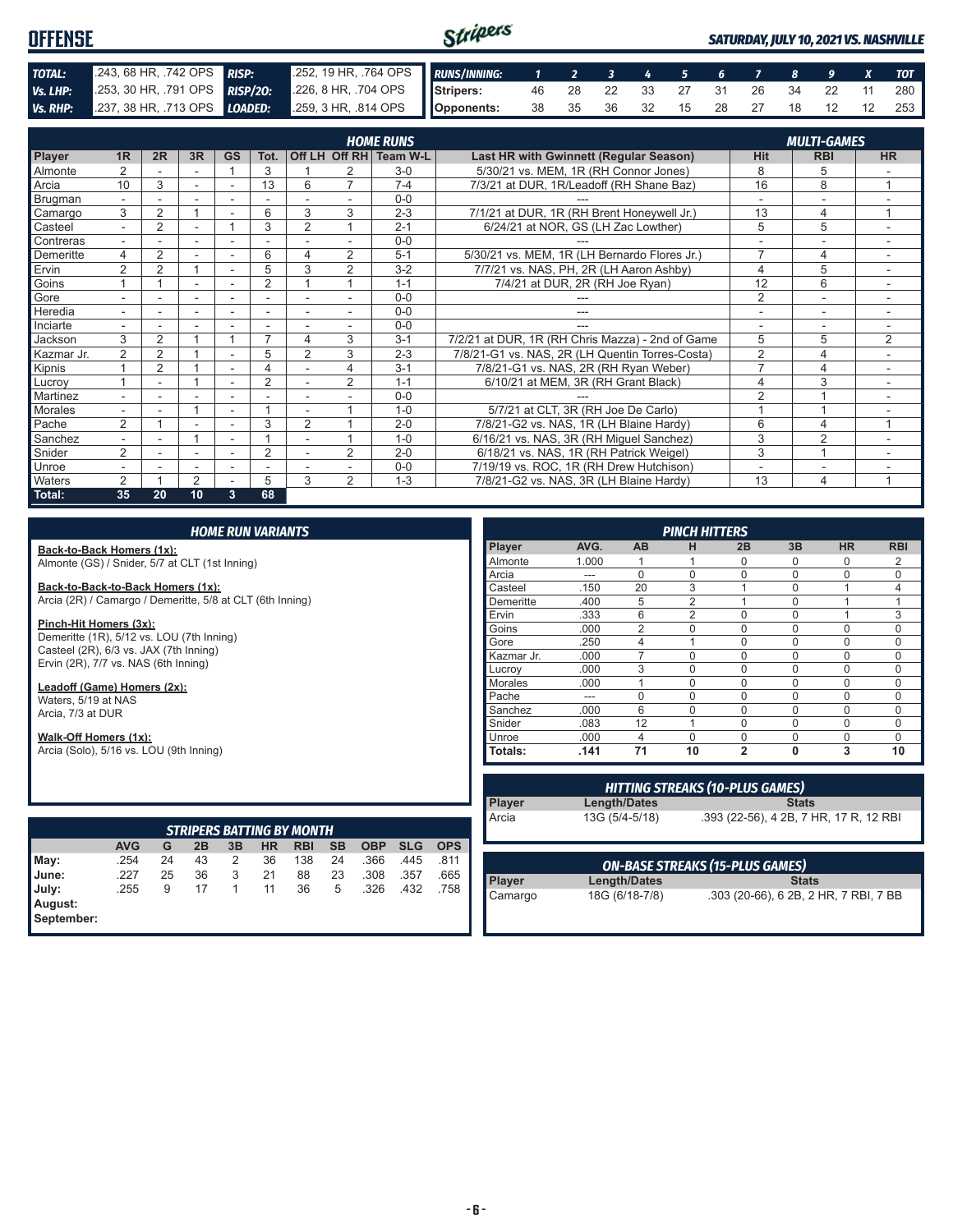# **BATTER BIOS**

# **17 JOHAN CAMARGO** *- INF - 27 YRS - PANAMA CITY, PANAMA*

*SEASON WITH GWN:*.296, 6 HR, 21 RBI, 0 SB, .869 OPS *HIT STREAK:* -2G (0-7) *7/9 vs. NAS:* 0-4, SO *SERIES:* .176 (3-17), 2 2B, RBI

- **• Leaderboard:** Entering 7/10, is among Triple-A East top 10 in OBP (10th, .390). **• 2021 with GWN: Has hit safely in 20 of 26G since 6/10, batting .323 (32-for-99, 8 2B, 1 3B, 3 HR, 14 R, 11 RBI, .900 OPS)** ... **5/4-5/22:** Hit safely in each of his first 9G (.364, 2 2B, 3 HR, 13 R, 8 RBI) ... **5/8 at CLT:** Notched his first career multi-HR game (2-for-4, 2 HR, 2 RBI) ... **6/5 vs. JAX:** Started 5-4-3 triple play, Gwinnett's first since 5/28/19 at TOL ... **6/10 at MEM:** Homered for first time since 5/8 (2-run, #4) in 4-for-5, 2-RBI effort ... **6/18-7/8:** Posted a team-best 18G on-base streak (.303, 20-for-66, 6 2B, 2 HR, 9 R, 7 RBI, 7 BB, .387 OBP).
- **• Gwinnett Career:** Has hits in 75 of 100G (75.0%) since 2017, batting .322 (126 for-389, 28 2B, 2 3B, 15 HR, 65 R, 63 RBI, 1 SB, .914 OPS).
- **• 2021 with ATL:** In 5 stints with the Braves, batting .000 (0-for-15, 1 R) in 14G.
- **• Spring Training:** .186, 2 2B, 1 HR, 4 R, 3 RBI in 18G with Atlanta.
- **• 2020:** Made Braves' Opening Day roster and batted .200 (8 2B, 4 HR, 16 R, 9 RBI) in 35G ... Added to the NLCS roster in place of injured Adam Duvall prior to Game 2 and played in 4G (.250, 2-for-8, 1 2B, 1 RBI).
- **• Acquired:** NDFA (7/2/10) out of Panama City, Panama.
- **• MLB Career:** .257, 68 2B, 4 3B, 34 HR, 144 RBI, 2 SB in 363G with Atlanta (2017- 21) ... Played in 2018 and 2020 Postseasons (.087, 1 2B, 1 RBI in 8G).

#### **9 RYAN CASTEEL** *- 1B/C - 30 YRS - CHATTANOOGA, TN* **SEASON WITH GWN:** .254, 3 HR, 17 RBI, 0 SB, .757 OPS

- *7/9 vs. NAS:*DNP *SERIES:* .143 (1-7) **• 2021 with GWN: 5/15-5/18:** Had 6 RBI in 3G span, including 5/15 vs. LOU (1 for-2, GW 3-run 2B, 3 RBI) and 5/16 vs. LOU (1-for-3, HR, 2 RBI) ... **6/2 vs. JAX:** Notched pinch-hit 2-run 2B ... **6/3 vs. JAX:** Hit pinch-hit 2-run HR (#2) ... **6/24 at NOR:** Crushed game-winning grand slam (#3) in 6-2 victory (1-for-4, 4 RBI), his 2nd career slam (first since 7/20/13 with Adv-A Modesto).
- **• Spring Training:** Did not play in Atlanta's MLB camp.
- **• 2020:** Was not on the Braves' 60-man player pool ... Did not play.
- **• 2019:** Played 118G with Double-A Mississippi, batting .263 (21 2B, 2 3B, 21 HR, 73 RBI, .811 OPS) ... Ranked 2nd in the Southern League in homers and RBI, 3rd in slugging (.477) ... Was his 2nd career 20-homer season (hit 22 in 2013).
- **• Acquired:** MiLB FA (3/14/21) ... Originally Colorado's 17th-round pick in 2010 out of Cleveland State Community College (Cleveland, TN).

### **14 WILLIAM CONTRERAS** *- C - 23 YRS - PUERTO CABELLO, VZ*

*SEASON WITH GWN:*.200, 0 HR, 0 RBI, 0 SB, .400 OPS *HIT STREAK:* -1G (0-1) *7/9 vs. NAS:*DNP *SERIES:* .200 (1-5)

- **• 2021 with GWN:** Optioned on 7/7 ... **7/8 vs. NAS:** Made his Triple-A debut, playing in both games of doubleheader (1-for-5, R).
- **• 2021 with ATL:** On the Braves' Opening Day roster ... Hit .204 (3 2B, 1 3B, 7 HR, 16 R, 21 RBI, .666 OPS) in 44G through 7/6.
- **• Spring Training:** .350, 3 2B, 1 HR, 5 R, 7 RBI in 17G with Atlanta.
- **• 2020:** Spent most of the year at the Alternate Training Site at Coolray Field ... Recalled by Atlanta for his MLB debut on 7/24 ... Hit .400 (4-for-10, 1 2B, 1 RBI) in 4G before being optioned on 7/29.
- **• 2019:** Between FLA and MIS, hit .255 (20 2B, 6 HR, 50 R, 39 RBI) in 110G ... Named a Florida State League Midseason All-Star.
- **• Bloodlines:** Older brother is Chicago Cubs' C Willson Contreras.
- **• Acquired:** NDFA (2/1/15) out of Puerto Cabello, Venezuela.
- **• MLB Career:** .217, 4 2B, 1 3B, 7 HR, 22 RBI, 0 SB in 48G with Atlanta (2020-21).

# **18 PHILLIP ERVIN** *- OF - 28 YRS - MOBILE, AL*

*SEASON WITH GWN:*.186, 5 HR, 18 RBI, 7 SB, .652 OPS *HIT STREAK:* -1G (0-1)

- *7/9 vs. NAS:*PH, 0-1 *SERIES:* .400 (2-5), HR, 2 RBI **• 2021 with GWN: 6/2 vs. JAX:** Hit decisive 3-run HR (#1) and tallied season-high 4 RBI (1-for-4, R) ... **6/13 at MEM:** Belted game-tying 2-run HR (#2) with 2 outs in the 9th of an eventual 7-6 loss (1-for-3, 1 R, 2 RBI) ... **7/7 vs. NAS:** Clubbed game-tying 2-run pinch-hit HR (#5, 1-for-1, 2 RBI).
- **• Spring Training:** .276, 0 HR, 2 RBI, 1 SB, .647 OPS in 18G with Atlanta ... DFA'd on 3/28, outrighted to the Alternate Training Site on 4/3.
- **• 2020:** Between Cincinnati and Seattle, hit .149 with 3 2B, 4 RBI, 1 SB in 37G ... DFA'd by the Reds (8/28), Mariners (12/16), and Chicago Cubs (2/20/21).
- **• Acquired:** Off waivers from the Chicago Cubs (2/22/21) ... Originally Cincinnati's 1st-round pick (27th overall) in 2013 out of Samford University (Homewood, AL).
- **• MLB Career:** .247, 26 2B, 8 3B, 17 HR, 68 RBI, 15 SB in 237G with CIN, SEA (2017-20) ... Talled 7 of his 8 career triples in 2019 (ranked 7th in NL).

### **8 RYAN GOINS** *- INF - 33 YRS - TEMPLE, TX*

*SEASON WITH GWN:*.263, 2 HR, 23 RBI, 0 SB, .712 OPS *HIT STREAK:* -1G (0-4) *7/9 vs. NAS:*0-4, 2 SO *SERIES:* .294 (5-17), 2 RBI

- **• 2021 with GWN: 5/4 at CLT:** Hit Gwinnett's first HR of the season (solo, 2-for-5, RBI) ... **5/12 vs. LOU:** Set season highs for hits (3-for-4) and RBI (3) ... **6/18-6/29:** Posted season-best 8G hitting streak (.400, 10-for-25, 1 2B, 3 R, 6 RBI) ... **7/4 at DUR:** Homered for the first time since Opening Night (2-run, #2, 1-for-4, 2 RBI).
- **• Triple-A Career:** Has played for BUF (2013-16), LHV (2018), CLT (2019), and GWN (2021) ... Was teammates with MGR Matt Tuiasosopo in 2014 with BUF.
- **• Spring Training:** .391, 2 2B, 0 HR, 5 RBI, 0 SB, .960 OPS in 16G with Atlanta.
- **• 2020:** Played in 14G with the Chicago White Sox, batting .000 (0-for-9, 4 R) ... Spent most of the year at the Alternate Training Site in Schaumburg, IL.
- **• Acquired:** MiLB FA (2/25/21) ... Originally Toronto's 4th-round pick in 2009 out of Dallas Baptist University (Dallas, TX).
- **• MLB Career:** .228, 71 2B, 12 3B, 22 HR, 158 RBI in 555G with TOR, KC, CWS (2013-20) ... Played for TOR in 2015-16 Postseasons (.146, 1 HR, 5 RBI in 14G).

### **5 TERRANCE GORE** *- OF - 30 YRS - MACON, GA*

*SEASON WITH GWN:*.263, 0 HR, 0 RBI, 13 SB, .732 OPS *HIT STREAK:* -1G (0-1) *7/9 vs. NAS:*DNP *SERIES:* .333 (1-3)

- **• Leaderboard:** Entering 7/10, ranks among Triple-A East top 10 in SB (5th, 13).
- **• 2021 with GWN:** Is 13-for-14 (92.9%) in stolen base attempts over 20G, has a pair of 2-steal games (5/18 at NAS, 6/18 vs. NAS) ... **6/9-G2 at MEM:** Stole 3rd and scored winning run in 8th inning of 3-1 victory.
- **• Spring Training:** Did not play in Atlanta's MLB camp.
- **• 2020:** Logged 2G in his lone season with the Los Angeles Dodgers (0 PA).
- **• Acquired:** MiLB FA (2/18/21) ... Originally Kansas City's 20th-round pick in 2011 out of Gulf Coast Community College (Panama City, FL).
- **• MLB Career:** .224, 2 2B, 1 3B, 0 HR, 1 RBI, 40 SB in 102G with KC, CHC, LAD (2014-20) ... Played in the Postseason with KC (2014-15) and CHC (2018), going 0-for-2 with 3 R, 5 SB ... Won World Series with the Royals in 2015.

#### **56 ALEX JACKSON** *- C - 25 YRS - SAN DIEGO, CA*

*SEASON WITH GWN:*.254, 7 HR, 17 RBI, 1 SB, 1.006 OPS *HIT STREAK:* -1G (0-4) *7/9 vs. NAS:*0-4, 2 SO *SERIES:* .333 (4-12), 2 2B

- **• MLB Rehab:** Placed on Atlanta's 10-day IL on 5/2 (strained left hamstring) ... Moved to 60-day IL on 6/24 ... Assigned to rehab with Gwinnett twice (5/21, 6/30).
- **• 2021 with GWN: Batting .291 (16-for-55, 4 2B, 1 3B, 7 HR, 10 R, 17 RBI, 1.137 OPS) in last 14G since 5/27** ... **5/27 vs. MEM:** Set career highs in HR (3) and RBI (7) in 4-for-4 effort ... **6/9-G1 at MEM:** Belted GW 3-run HR (#5) in 5-4 win ... **7/2 at DUR:** Notched his 7th career multi-HR game with GWN (2-for-5, 2 HR, 3 RBI).
- **• Gwinnett Career:** Of his 108 career hits with the Stripers, 65 (60.2%) have gone for extra bases (24 2B, 3 3B, 38 HR) ... Has an .839 OPS in 137G.
- **• 2021 with Atlanta:** Made the Braves' Opening Day roster for the first time in his career ... Hit .043 (1-for-23, 2 R) in 10G prior to the injury.
- **• Spring Training:** .194, 2 2B, 2 HR, 8 RBI, .716 OPS in 14G with Atlanta.
- **• 2020:** Spent most of the year at the Alternate Training Site in Gwinnett ... In 5G with Atlanta, batted .286 (2-for-7, 1 2B).
- **• Acquired:** Via trade with Seattle in exchange for RHP Max Povse and RHP Rob Whalen (11/28/16) ... Originally the Mariners' 1st-round pick (6th overall) in 2014 out of Rancho Bernardo High School (San Diego, CA).
- **• MLB Career:** .070, 1 2B, 2 R, 0 RBI in 19G with Atlanta (2019-21).

### **4 SEAN KAZMAR JR.** *- INF - 36 YRS - VALDOSTA, GA*

*SEASON WITH GWN:*.180, 5 HR, 16 RBI, 1 SB, .598 OPS *HIT STREAK:* -1G (0-1) *7/9 vs. NAS:*PH, 0-1, SO *SERIES:* .167 (2-12), 2B, HR, 2 RBI

- **• 2021 with GWN: 5/25 vs. MEM:** Lined a walk-off single in the 9th for a 2-1 win, his first career walk-off RBI with Gwinnett ... **7/8-G1 vs. NAS:** Surpassed Joey Terdoslavich for 3rd on Gwinnett's career home run list (#42, 1-for-3, 2 RBI).
- **• Gwinnett Career:** Batting .264 (640-for-2421, 132 2B, 12 3B, 42 HR, 292 R, 286 RBI, 24 SB) in 706G over 8 seasons ... Leads in career G, AB, H, TB (922), 2B, R, RBI ... Ranks 2nd in career 3B (12) ... Ranks 3rd in career HR (42).
- **• 600 Club:** His 640 hits are 4th in Richmond/Gwinnett history (Larry Whisenton leads with 657) ... Is one of 5 in RICH/GWN history with 600 hits.
- **• 2021 with ATL:** Contract selected on 4/17, has spent 2 stints with Atlanta (4/17- 4/23, 5/4-5/7), going 0-for-2 ... Pinch hit on 4/17 at the Chicago Cubs, marking his first MLB appearance in 4,589 days since 9/23/08 with San Diego ... The last player with a bigger gap between MLB appearances was Ralph Winegarner (13 years, 14 days between 6/23/36 with CLE and 7/7/49 with STL).
- **• Spring Training:** .409, 3 HR, 9 RBI, 0 SB, 1.415 OPS in 25G with Atlanta.
- **• 2020:** Was an NRI to Braves Spring Training, but not on 60-man player pool.
- **• Acquired:** MiLB FA (12/7/20) ... Originally San Diego's 5th-round pick in 2004 out of the College of Southern Nevada.
- **• MLB Career:** .195, 1 2B, 0 3B, 0 HR, 2 RBI in 22G with San Diego (2008) and Atlanta (2021).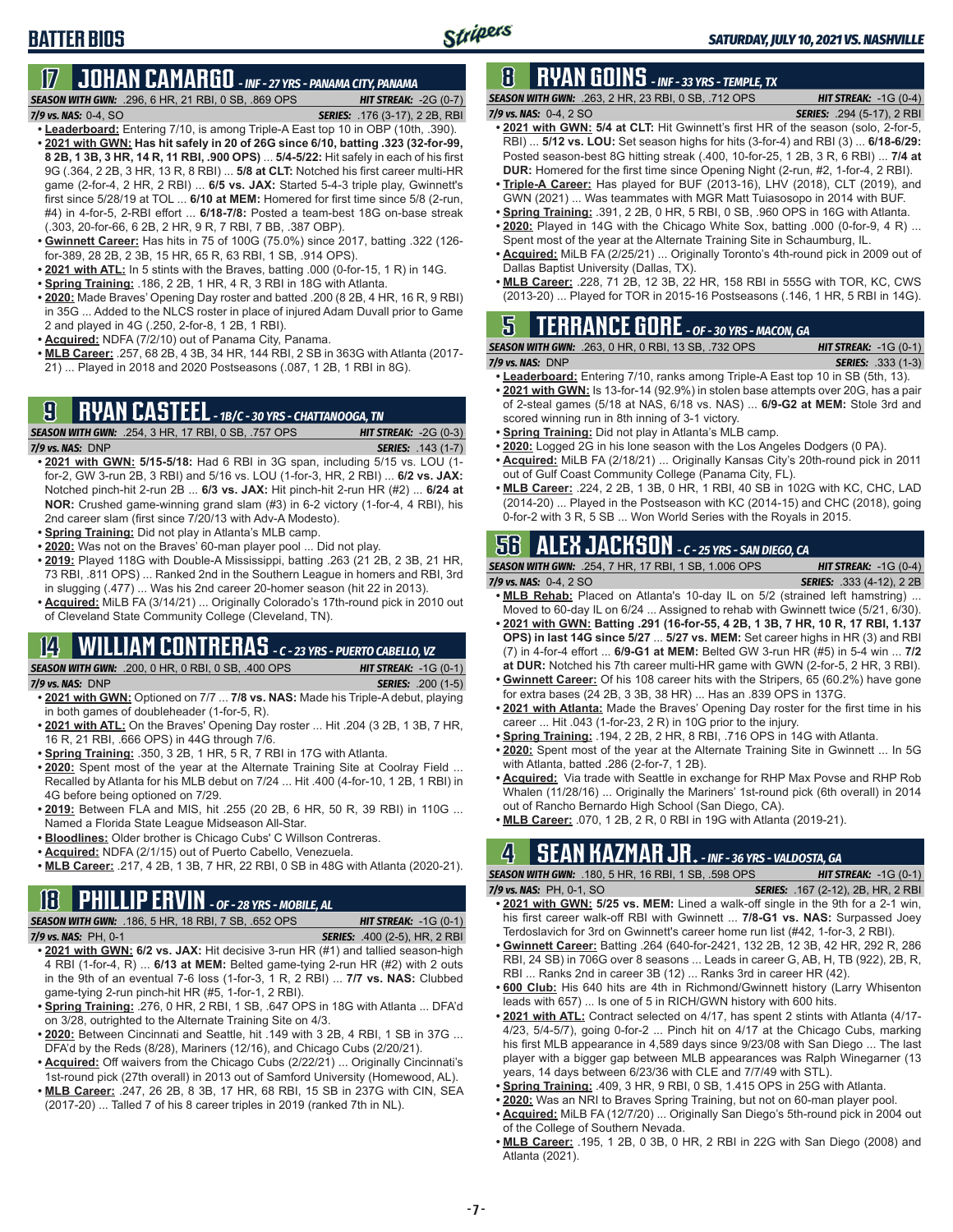# **22 JASON KIPNIS** *- INF - 34 YRS - NORTHBROOK, IL*

*SEASON WITH GWN:*.245, 4 HR, 12 RBI, 0 SB, .780 OPS *HIT STREAK:* -1G (0-4)

*SERIES:* .313 (5-16), 2B, HR, 3 RBI

- **• 2021 with GWN: 5/28 vs. MEM:** Belted a decisive 3-run HR (#1, 2-for-3, 3 RBI) ... **6/16 at NAS:** Hit another game-winning HR (#2), a 2-run shot (2-for-4,, 2 RBI). **• Spring Training:** .241, 1 2B, 1 HR, 2 R, 3 RBI in 12G with Atlanta ... Released on
- 3/27, re-signed to MiLB deal on 3/29. **• 2020:** In his lone season with the Chicago Cubs, hit .237 (8 2B, 1 3B, 3 HR, 16 RBI, 1 SB) in 44G ... Played in 2G during the Postseason (0-for-3, 1 BB, 1 SO) ... Elected Free Agency on 10/28.
- **• Acquired:** MiLB FA (3/29/21) ... Originally Cleveland's 2nd-round pick in 2009 out of Arizona State University (Tempe, AZ).
- **• MLB Career:** .260, 260 2B, 24 3B, 126 HR, 545 RBI, 136 SB in 1,165G with CLE, CHC (2011-20) ... Was 2-time AL All-Star with the Indians (2013, 2015) ... Hit .192 (3 2B, 1 3B, 4 HR, 9 RBI) in 26G during the Postseason with CLE (2013, 2016-18) and CHC (2020).

### **20 JONATHAN MORALES** *- C - 26 YRS - ARROYO, PUERTO RICO*

#### *SEASON WITH GWN:*.119, 1 HR, 6 RBI, 0 SB, .303 OPS *HIT STREAK:* 1G (1-2)

*7/9 vs. NAS:*DNP *SERIES:* .500 (1-2)

- **• 2021 with GWN: 5/7 at CLT:** Tied his single-game career high with 5 RBI, going 2-for-6 with a 3-run HR (#1) in the 9th.
- **• Spring Training:** .250, 0 HR, 1 RBI, 0 SB, 1.200 OPS in 12G with Atlanta.
- **• 2020:** Spent entire year at Braves Alternate Site in Gwinnett (no MLB debut) ... Played for Caguas of the Puerto Rican Winter League (.394, 3 HR, 9 RBI in 13G), earning PWL Postseason All-Star honors.
- **• 2019:** Hit .240 (13 2B, 2 HR, 27 R, 25 RBI) in 80G between Double-A Mississippi and Gwinnett ... Logged 1 game during the IL Playoffs (0-for-1, BB).
- **• Acquired:** Braves' 25th-round pick in 2015 out of Miami-Dade Community College.

# **15 CRISTIAN PACHE** *- OF - 22 YRS - SANTO DOMINGO CENTRO, D.R.*

- *SEASON WITH GWN:*.245, 3 HR, 13 RBI, 2 SB, .706 OPS *HIT STREAK:* 3G (6-10) *7/9 vs. NAS:* 2-4, SO, SB *SERIES:* .357 (5-14), HR, 3 RBI **• MLB.com Prospect Ranks:** #1 (Braves Top 30), #10 (Top 100).
- **• 2021 with GWN: Has 3-straight multi-hit games since 7/8, batting .600 (6 for-10, 1 HR, 3 R, 3 RBI, 1 SB, 1.536 OPS)** ... **5/29-6/1:** Assigned to rehab (right hamstring inflammation), played 1G before being activated/optioned on 6/2 ... **6/5 vs. JAX:** Went 3-for-6 with 2 2B, including game-tying 2-run 2B in 9th ... **6/10 at MEM:** Tallied his first career multi-HR game (3-for-5, 2 HR, 3 R, 4 RBI) ... **6/30 at DUR:** Notched last-AB GWRBI single in 9th for 2-1 win (2-for-3, 2B, RBI).
- **• 2021 with ATL:** On Atlanta's Opening Day roster for the first time ... Hit .111 (3 2B, 1 HR, 6 R, 4 RBI) in 22G ... Placed on IL twice, on 4/14 and 5/14 ... Was at the Alternate Training Site from 4/24-4/30.
- **• Spring Training:** .184, 2 2B, 1 3B, 4 R, 3 RBI, 2 SB in 17G with Atlanta.
- **• 2020:** Spent most of the year at the Alternate Training Site ... Made his MLB debut on 8/21 vs. Philadelphia (1-for-4) ... Played just 2G during regular season (.250) ... Also made MLB Postseason debut (.182, 1 2B, 1 HR, 4 R, 4 RBI in 12G).
- **• 2019:** Between Mississippi (104G) and Gwinnett (26G), hit .277 (36 2B, 9 3B, 12 HR, 63 R, 61 RBI, 8 SB, .802 OPS) in 130G ... Named a Southern League Postseason All-Star and MLB All-Star Futures Game participant.
- **• Acquired:** NDFA (7/4/15) out of Santo Domingo Centro, D.R.
- **• MLB Career:** .119, 3 2B, 0 3B, 1 HR, 4 RBI, 0 SB in 24G with Atlanta (2020-21).

# **2 YOLMER SANCHEZ** *- INF - 29 YRS - MARACAY, VENEZUELA*

| <b>SEASON WITH GWN:</b> .173, 1 HR, 12 RBI, 3 SB, .510 OPS | <b>HIT STREAK:</b> $-1G(0-4)$      |
|------------------------------------------------------------|------------------------------------|
| $7/9$ vs. NAS: $0-4.$ SO                                   | <b>SERIES:</b> .143 (1-7). 2B. RBI |

- **• 2021 with GWN: 5/7 at CLT:** Went 3-for-5 with 3 runs, 3 RBI and Gwinnett's first triple of the year ... **6/9-G2 at MEM:** Stole home plate as part of a double-steal with Drew Waters, scored tying run in 3-1 win (1-for-2, R, SB) ... **6/16 vs. NAS:** After going 30G without a homer, launched his 1st of the year (3-run, 1-for-2, 3 RBI).
- **• Spring Training:** .190, 0 XBH, 2 RBI, 1 SB, .451 OPS in 15G with Baltimore ... DFA'd on 3/27, released on 3/30.
- **• 2020:** Played 11G with the Chicago White Sox, batting .313 (3 2B, 1 HR, 1 RBI, 1.164 OPS) ... Made his MLB Postseason debut in the ALWCS (1G, no at-bat).
- **• Acquired:** MiLB FA (3/31/21) ... Originally a NDFA with Chi. White Sox (5/29/09). **• MLB Career:** .245, 113 2B, 24 3B, 32 HR, 215 RBI, 30 SB in 657G with the Chi.
- White Sox (2014-20) ... Won an AL Gold Glove in 2019 (.987 FPCT at 2B).

# **26 TRAVIS SNIDER** *- OF/INF - 33 YRS - KIRKLAND, WA*

| <b>SEASON WITH GWN:</b> .184, 2 HR, 4 RBI, 0 SB, .646 OPS.        | <b>HIT STREAK:</b> $2G(4-7)$    |
|-------------------------------------------------------------------|---------------------------------|
| 7/9 vs. NAS: 2-4, 2B, R, 2 SO                                     | <b>SERIES:</b> .500 (4-8), 2 2B |
| $.9094$ with CIAIN, EIE EIO, Drow 8 walks in his first $90^\circ$ | CD ve IAV, Doorded              |

- **• 2021 with GWN: 5/5-5/9:** Drew 8 walks in his first 3G ... **6/3 vs. JAX:** Recorded first multi-hit game (2-for-3, R) ... **6/18 vs. NAS:** Homered for the first time since 5/7 at CLT, a solo shot (#2) as part of 6-run comeback in 8-7 win (1-for-3, 2 RBI).
- **• Spring Training:** Did not play in Atlanta's MLB camp.
- **• 2020:** Signed by Miami on 7/24 and reported to the Marlins' Alternate Training Site in Jupiter, FL, but was released on 8/27 and did not reach the Majors.
- **• 2019:** Played for Triple-A Reno in Arizona's system (.294, 22 2B, 4 3B, 11 HR, 41 RBI, 3 SB, .899 OPS in 93G).
- **• Acquired:** MiLB FA (2/26/21) ... Originally Toronto's 1st-round pick (14th overall) in 2006 out of Henry M. Jackson High School (Mill Creek, WA).
- **• MLB Career:** .244, 100 2B, 7 3B, 54 HR, 212 RBI, 22 SB in 630G with TOR, PIT (2008-15) ... Played for PIT in the Postseason from 2013-15 (.250, 1-for-4 in 3G).

# **11 Drew WATERS** *- OF - 22 YRS - ATLANTA, GA*

| <b>SEASON WITH GWN:</b> .257, 5 HR, 18 RBI, 15 SB, .765 OPS |  |  |                                                                         | <b>HIT STREAK: 3G (7-12)</b> |  |  |
|-------------------------------------------------------------|--|--|-------------------------------------------------------------------------|------------------------------|--|--|
| ___ ___ ___ __                                              |  |  | $\ldots \ldots \ldots \ldots \ldots \ldots \ldots \ldots \ldots \ldots$ |                              |  |  |

- *7/9 vs. NAS:*4-4, 2B, RBI *SERIES:* .400 (8-20), 3 2B, 3B, HR, 5 RBI **• Leaderboard:** Entering 7/10, ranks among Triple-A East top 10 in SB (T-3rd, 15).
- **• Futures Game:** Will play for the NL Team in the 2021 SiriusXM All-Star Futures Game on 7/11 at Coors Field ... Is the 7th active Gwinnett player selected to the game (1st since RHP Touki Toussaint in 2018).
- **• MLB.com Prospect Ranks:** #2 (Braves Top 30), #25 (Top 100 Prospects).
- **• 2021 with GWN: Hitting .389 (14-for-36, 5 2B, 1 3B, 2 HR, 8 R, 8 RBI, 3 SB, 1.171 OPS) in 9G in July** ... **5/15-6/10:** Hit .316 (25-for-79, 4 2B, 3 HR, 16 R, 9 RBI, 6 SB, .906 OPS) in 21G ... **5/18 at NAS:** Recorded his first career multi-HR game (3-for-5, 2 HR, 3 RBI) and became the first GWN player to homer from both sides of the plate since Mel Rojas Jr. (7/7/16 at CLT) ... **5/19 at NAS:** Fell a triple shy of the cycle in his first 4-hit game at Triple-A (4-for-5, 2B, HR, 2 R, 2 RBI, 2 SB) ... **6/9-G2 at MEM:** Lined RBI single in 8th (2-for-3, R, RBI) for last-at-bat 3-1 win.
- **• Spring Training:** .500, 1 2B, 0 HR, 2 RBI, 1 SB in 4G with Atlanta.
- **• 2020:** Spent entire year at Braves Alternate Site in Gwinnett (no MLB debut).
- **• 2019:** Hit .309 (40 2B, 9 3B, 7 HR, 80 R, 52 RBI, 16 SB) in 134G with Double-A Mississippi and Gwinnett ... Won Southern League Batting Title (.319, best in MIS history) and Most Valuable Player (1st in MIS history) ... Ranked among MiLB top 5 in doubles (T-3rd, 40) and hits (5th, 163).
- **• Acquired:** Braves' 2nd-round pick in 2017 out of Etowah High School (Woodstock, GA) ... Named Gatorade Georgia Baseball Player of the Year in 2017.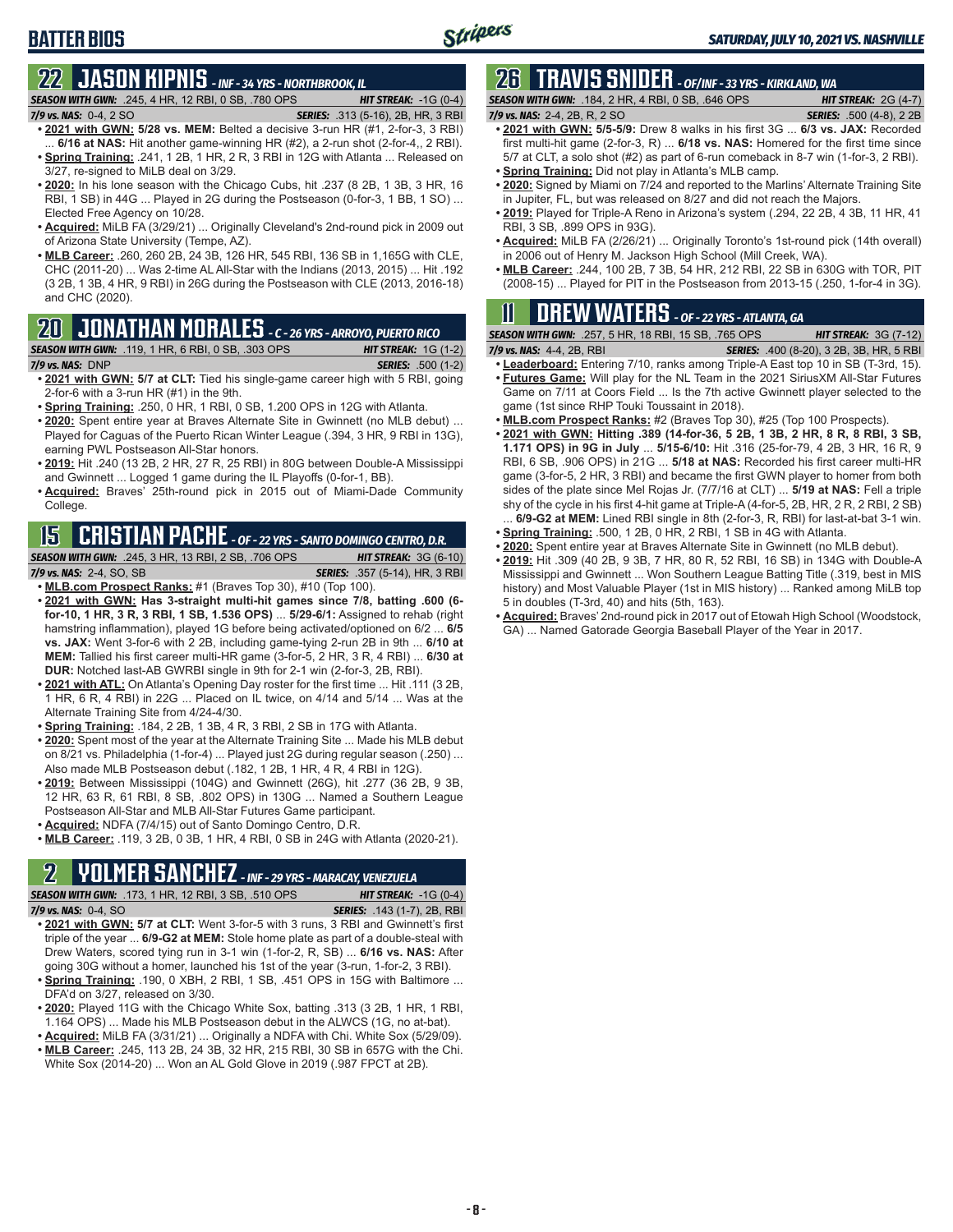#### **SEASON SUMMARY**

**DEFENSE:**

**INDIVIDUAL OFFENSE:**



#### **TEAM HIGHS & LOWS**

| <b>OFFENSE:</b>                                              |  |
|--------------------------------------------------------------|--|
|                                                              |  |
|                                                              |  |
|                                                              |  |
|                                                              |  |
|                                                              |  |
|                                                              |  |
|                                                              |  |
|                                                              |  |
|                                                              |  |
|                                                              |  |
|                                                              |  |
|                                                              |  |
|                                                              |  |
|                                                              |  |
|                                                              |  |
|                                                              |  |
|                                                              |  |
| <b>PITCHING:</b>                                             |  |
|                                                              |  |
|                                                              |  |
|                                                              |  |
|                                                              |  |
|                                                              |  |
|                                                              |  |
|                                                              |  |
| Most Home Runs Allowed, Game 3 (7x, last: 7/7 vs. Nashville) |  |

Most Hit Batsmen, Game ..........................................................3 (6/11 at Memphis) Most Wild Pitches, Game ............................................ 3 (3x, last: 5/21 at Nashville)

Most Double Plays Turned, Game .................................. 3 (3x, last: 7/1 at Durham) Most Triple Plays Turned, Game .......................................... 1 (6/5 vs. Jacksonville) Most Errors, Game ..................................................................3 (5/15 vs. Louisville) Most Stolen Bases Allowed, Game ...............................................4 (7/4 at Durham) Most Caught Stealing, Game .....................................1 (12x, last: 7/9 vs. Nashville)

**TEAM MISCELLANEOUS** Largest Margin of Victory........................................ 18 Runs (5/7 at Charlotte, 19-1) Largest Margin of Defeat ...........................................8 Runs (7/6 vs. Nashville, 0-8) Largest Comeback Win ................................... 6 Runs (6/18 vs. Nashville, 0-6, 8-7) Largest Blown Lead (Loss)...................... 3 Runs (3x, last: 7/4 at Durham, 3-0, 4-5) Longest Game, Innings .............................................................12 (5/4 at Charlotte) Longest Game, Time ..............................................................4:26 (5/4 at Charlotte) Longest 9.0-Inning Game, Time ...........................................3:41 (6/11 at Memphis) Shortest 9.0-Inning Game, Time ..........................................2:09 (5/22 at Nashville) Largest Home Attendance .................................................. 5,454 (7/9 vs. Nashville) Largest Road Attendance .................................................10,716 (5/22 at Nashville) Longest Total Delay..............................................................1:15 (6/11 at Memphis) Long Multi-Game Scoring Drought .........................................18 Innings (5/22-5/25) Long Multi-Game Scoreless Streak ..........................................16 Innings (6/9-6/11)

#### **INDIVIDUAL HIGHS & LOWS**

| <b>HITTING (GAME):</b>  |                                                      |
|-------------------------|------------------------------------------------------|
|                         |                                                      |
|                         |                                                      |
|                         |                                                      |
|                         |                                                      |
|                         |                                                      |
|                         |                                                      |
|                         |                                                      |
|                         |                                                      |
|                         |                                                      |
|                         |                                                      |
|                         |                                                      |
|                         |                                                      |
|                         |                                                      |
|                         |                                                      |
| <b>PITCHING (GAME):</b> |                                                      |
|                         |                                                      |
|                         |                                                      |
|                         |                                                      |
|                         |                                                      |
|                         |                                                      |
|                         |                                                      |
|                         |                                                      |
|                         |                                                      |
|                         |                                                      |
|                         |                                                      |
|                         |                                                      |
|                         |                                                      |
|                         |                                                      |
|                         |                                                      |
|                         | Low-Run 9.0 IP CG ………………………………………………………………………………None |

#### **DEFENSE (GAME):**

#### **STREAKS**

| OFFENSIVE (LONGEST IN 2021 ONLY): |  |  |
|-----------------------------------|--|--|
|-----------------------------------|--|--|

#### **PITCHING (LONGEST IN 2021 ONLY):**

| <u>THE STRIP (ESTIMATE) HT EVER SITE I A</u> |  |
|----------------------------------------------|--|
|                                              |  |
|                                              |  |
|                                              |  |
|                                              |  |
|                                              |  |
|                                              |  |

#### **LAST TIME IT HAPPENED (GWINNETT REGULAR-SEASON HISTORY)**

|                                | Back-to-Back-to-Back Homers  Arcia/Camargo/Demeritte (5/8/21 at Charlotte) |
|--------------------------------|----------------------------------------------------------------------------|
|                                |                                                                            |
|                                |                                                                            |
|                                |                                                                            |
|                                |                                                                            |
|                                |                                                                            |
|                                |                                                                            |
|                                |                                                                            |
|                                |                                                                            |
|                                |                                                                            |
| <b>INDIVIDUAL PITCHING:</b>    |                                                                            |
| <b>Q O-Inning Perfect Came</b> | Never                                                                      |

| 9.0-Inning No-Hitter (Comb.)  Wooten/Marksberry/Ramirez (6/30/16 at Louisville) |  |
|---------------------------------------------------------------------------------|--|
|                                                                                 |  |
|                                                                                 |  |
| 21 Consecutive Saves Converted Jairo Asencio (9/6/09-8/8/11)                    |  |
| 25.0-Inning Scoreless Streak Stephen Marek, 25.1 IP (6/6/10-8/2/10)             |  |
|                                                                                 |  |

| <b>TEAM OFFENSE:</b>  |  |
|-----------------------|--|
|                       |  |
|                       |  |
|                       |  |
|                       |  |
|                       |  |
|                       |  |
|                       |  |
|                       |  |
|                       |  |
|                       |  |
|                       |  |
|                       |  |
|                       |  |
|                       |  |
|                       |  |
| <b>TEAM PITCHING:</b> |  |
|                       |  |
|                       |  |
|                       |  |
|                       |  |
|                       |  |
|                       |  |
|                       |  |
|                       |  |
|                       |  |

#### **TEAM DEFENSE:**

| Turn a Triple Play 6/5/21 vs. Jacksonville (Camargo-Kipnis-Snider) |  |
|--------------------------------------------------------------------|--|
|                                                                    |  |

### **TEAM MISCELLANEOUS:**<br>18-Run Margin of Victory....

| 21-Run Margin of Defeat…………………………………7/13/12 at Louisville (Lost 1-22) |  |
|-----------------------------------------------------------------------|--|